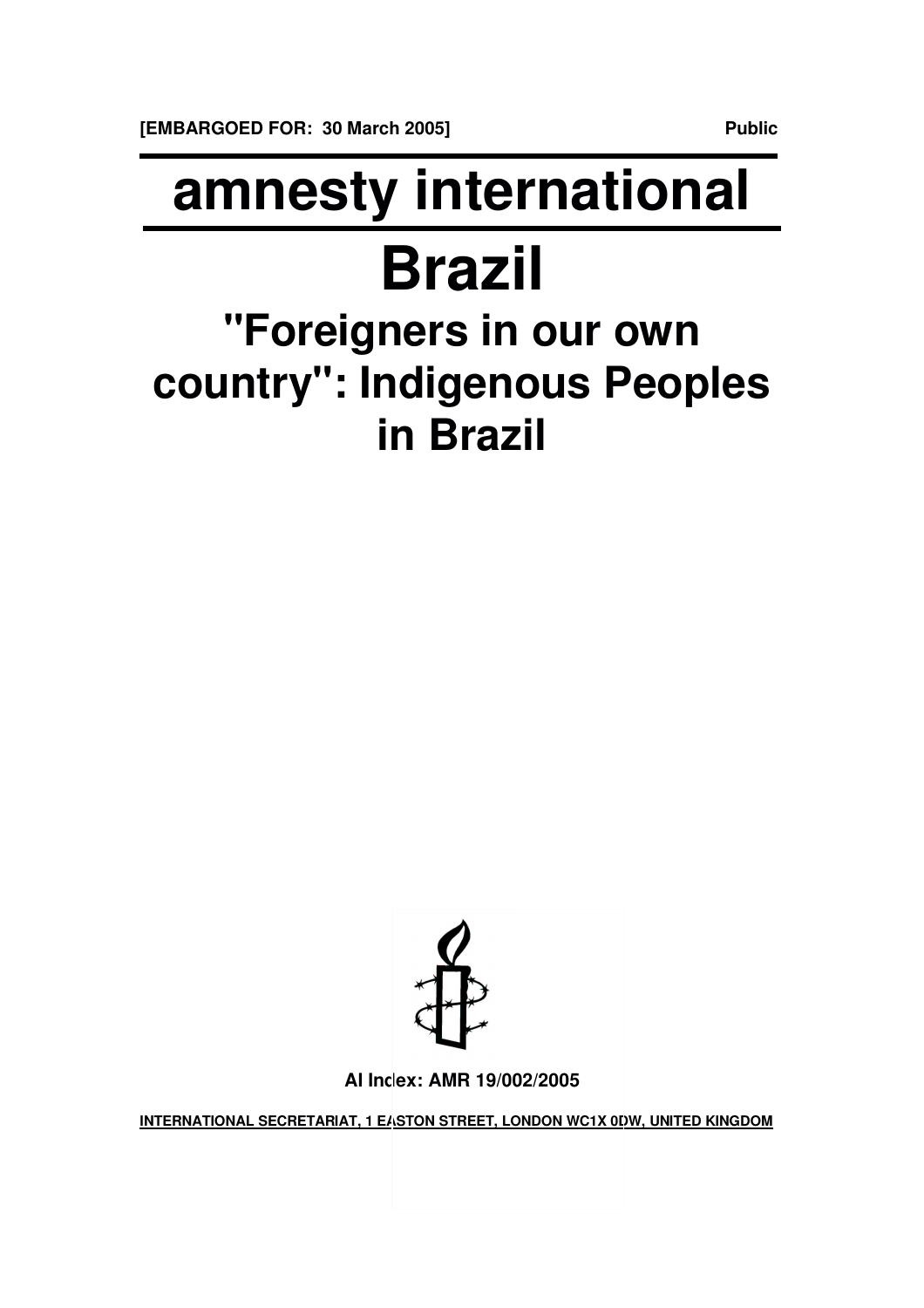### **Brazil**

### **"Foreigners in our own country": Indigenous Peoples in Brazil**

**Summary AI Index: AMR 19/002/2005**

"*…we are being treated like foreigners in our own country, and even as a threat to sovereignty. With this the hope of seeing our territories demarcated and ratified little by little has been substituted by fear.*"

"*We heard it said that the police are coming with a tractor to destroy everything. We would like to know who is going to feed our children…We would like to let the police know we are not leaving. This is final. We are not leaving the land alive.*"

Both of these statements, that clearly demonstrate the fear and desperation felt by indigenous peoples in Brazil, were made in 2005. The first was made directly to Amnesty International by an internationally renowned Brazilian indigenous leader. The second was made publicly by the Guarani-Kaiowá community of Cerro Marangatu in Mato Grosso do Sul state, threatened with eviction from their ancestral home - land that already has been officially demarcated in their favour by the Brazilian government.

Amnesty International has documented and campaigned against human rights violations committed against indigenous peoples in Brazil, their leaders and those who defend them, for many years. In 2005 they continue to be victims of attacks, killings and other forms of violence and discrimination, often committed with impunity. Successive Brazilian governments have failed to deliver on their international and constitutional obligations to fully and finally recognise indigenous land rights. Worryingly, there has also been a recent growth in calls for a reversal of many of the gains won by Indians in Brazil since the implementation of the country's 1988 constitution. For these reasons, Amnesty International is concerned that their safety, and even their future survival, is at risk.

For hundreds of years, indigenous peoples in Brazil have been violently driven off their land by those seeking to claim its wealth for themselves. Today, this violence continues with the involvement of many competing interests that include businesses, prospectors, cattle ranchers, landowners, logging companies and the military. Such vested interests often have substantial economic and political lobbying powers which they can use to delay and interrupt resolution of land disputes.

#### **AI Index: AMR 19/002/2005**

#### **INTERNATIONAL SECRETARIAT, 1 EASTON STREET, LONDON WC1X 0DW, UNITED KINGDOM**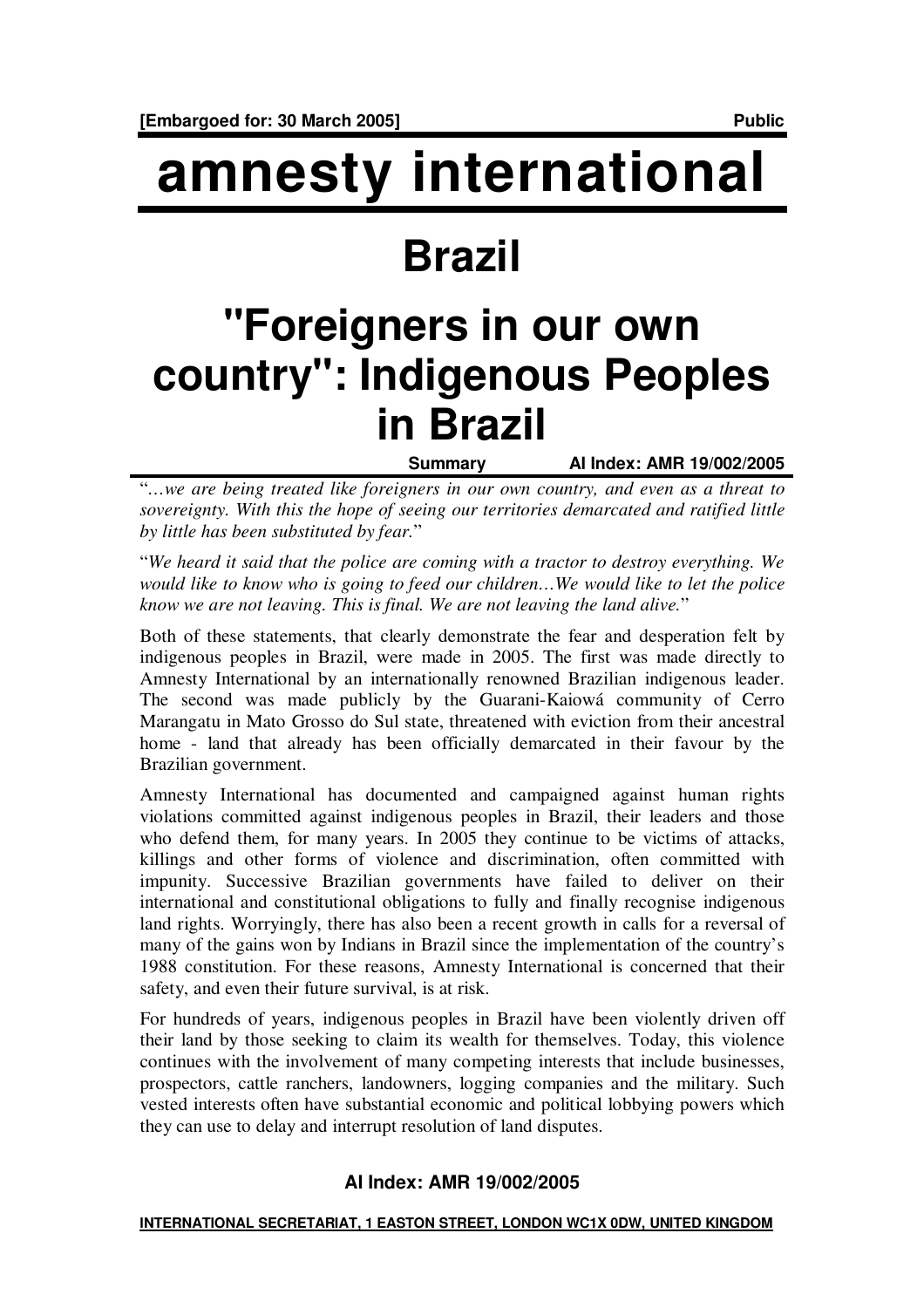Over the years, indigenous leaders campaigning to speed up the transfer of land have suffered death threats, violent attacks and killings, with little or no protection from the State.

The cases and situations documented in this report represent different examples of the complex reality faced by indigenous peoples in Brazil today. What unites them is that they are all situations that have arisen as a result of many decades of State inaction. Amnesty International is concerned that the current Brazilian government, which has so far failed to implement a coherent strategy for resolving the problems faced by Brazilian Indians, is merely repeating and exacerbating the errors of the past. The organisation is calling on the Brazilian authorities to fulfil their constitutional and international obligations to protect Indians and their land.

*Cover Photo*: The son of Marcos Verón, Ava Taperendy'i, standing next to a memorial to his father in Takuara, Mato Grosso do Sul, August 2004.© AI

#### **KEYWORDS:**

This report summarizes a 39-page document (12,824 words): Brazil, "Foreigners in our own country": Indigenous Peoples in Brazil AI Index: AMR19/002/2005 issued by Amnesty International on 30 March 2005. Anyone wishing further details or to take action on this issue should consult the full document. An extensive range of our materials on this and other subjects is available at http://www.amnesty.org and Amnesty International news releases can be received by email:

http://www.amnesty.org/email/email\_updates.html

#### **INTERNATIONAL SECRETARIAT, 1 EASTON STREET, LONDON WC1X 0DW, UNITED KINGDOM**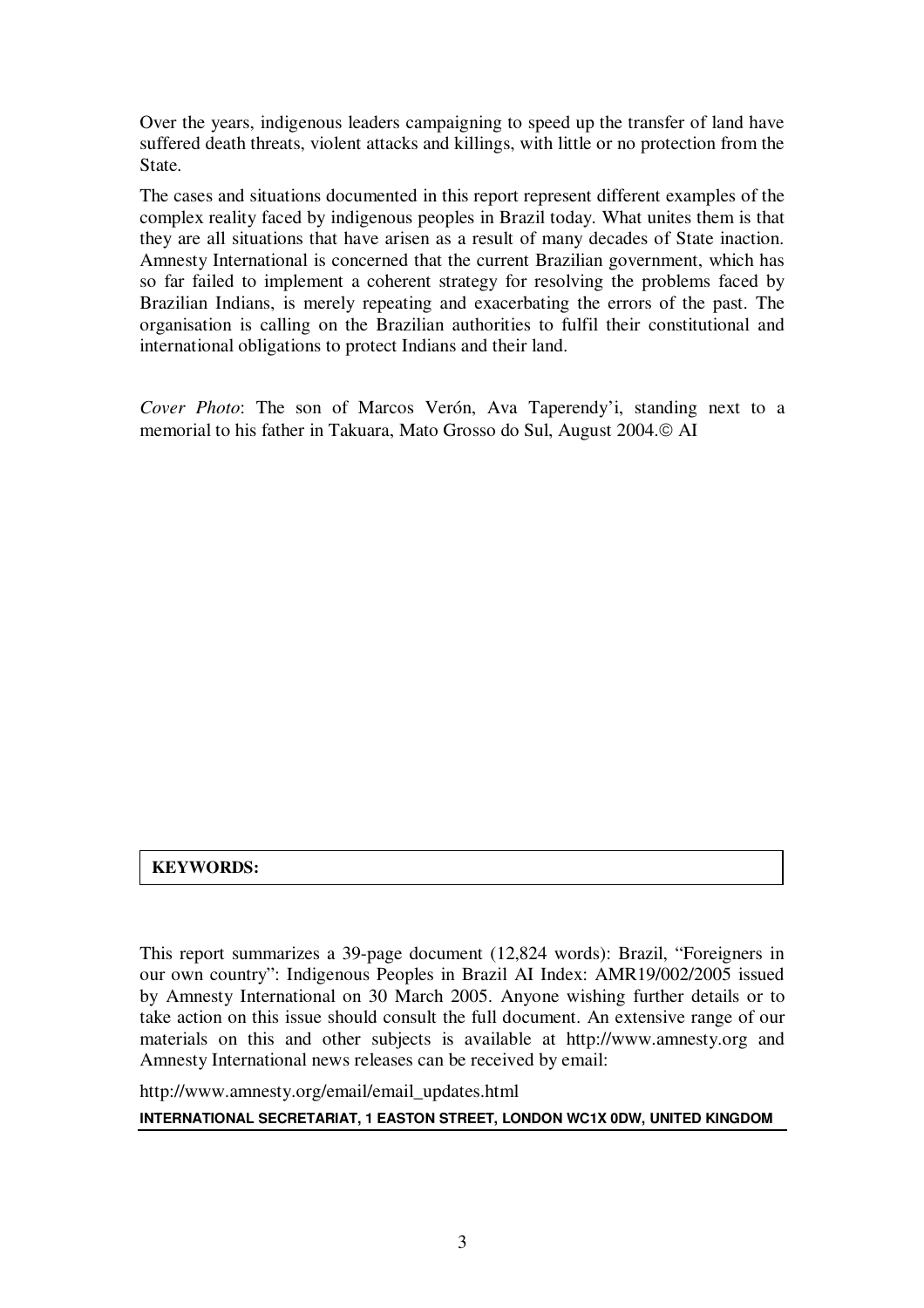#### **TABLE OF CONTENTS**

| Legislative Proposal 188 - threatening to turn the clock backwards  8                                                                                 |  |
|-------------------------------------------------------------------------------------------------------------------------------------------------------|--|
|                                                                                                                                                       |  |
|                                                                                                                                                       |  |
|                                                                                                                                                       |  |
|                                                                                                                                                       |  |
|                                                                                                                                                       |  |
|                                                                                                                                                       |  |
|                                                                                                                                                       |  |
|                                                                                                                                                       |  |
|                                                                                                                                                       |  |
|                                                                                                                                                       |  |
| Protection of leaders at risk: a persistent failure to reach a solution  21                                                                           |  |
|                                                                                                                                                       |  |
|                                                                                                                                                       |  |
|                                                                                                                                                       |  |
|                                                                                                                                                       |  |
|                                                                                                                                                       |  |
|                                                                                                                                                       |  |
|                                                                                                                                                       |  |
|                                                                                                                                                       |  |
|                                                                                                                                                       |  |
|                                                                                                                                                       |  |
|                                                                                                                                                       |  |
| Excerpts from the Constitution of the Federative Republic of Brazil, 1988 27                                                                          |  |
|                                                                                                                                                       |  |
| Convention (No. 169) concerning Indigenous and Tribal Peoples in                                                                                      |  |
|                                                                                                                                                       |  |
| <b>APPENDIX III.</b>                                                                                                                                  |  |
| Excerpts from the Commitment to the Indigenous Peoples of Brazil. Plan for<br>Government 2002, Coalition Lula for President. (Amnesty International's |  |
|                                                                                                                                                       |  |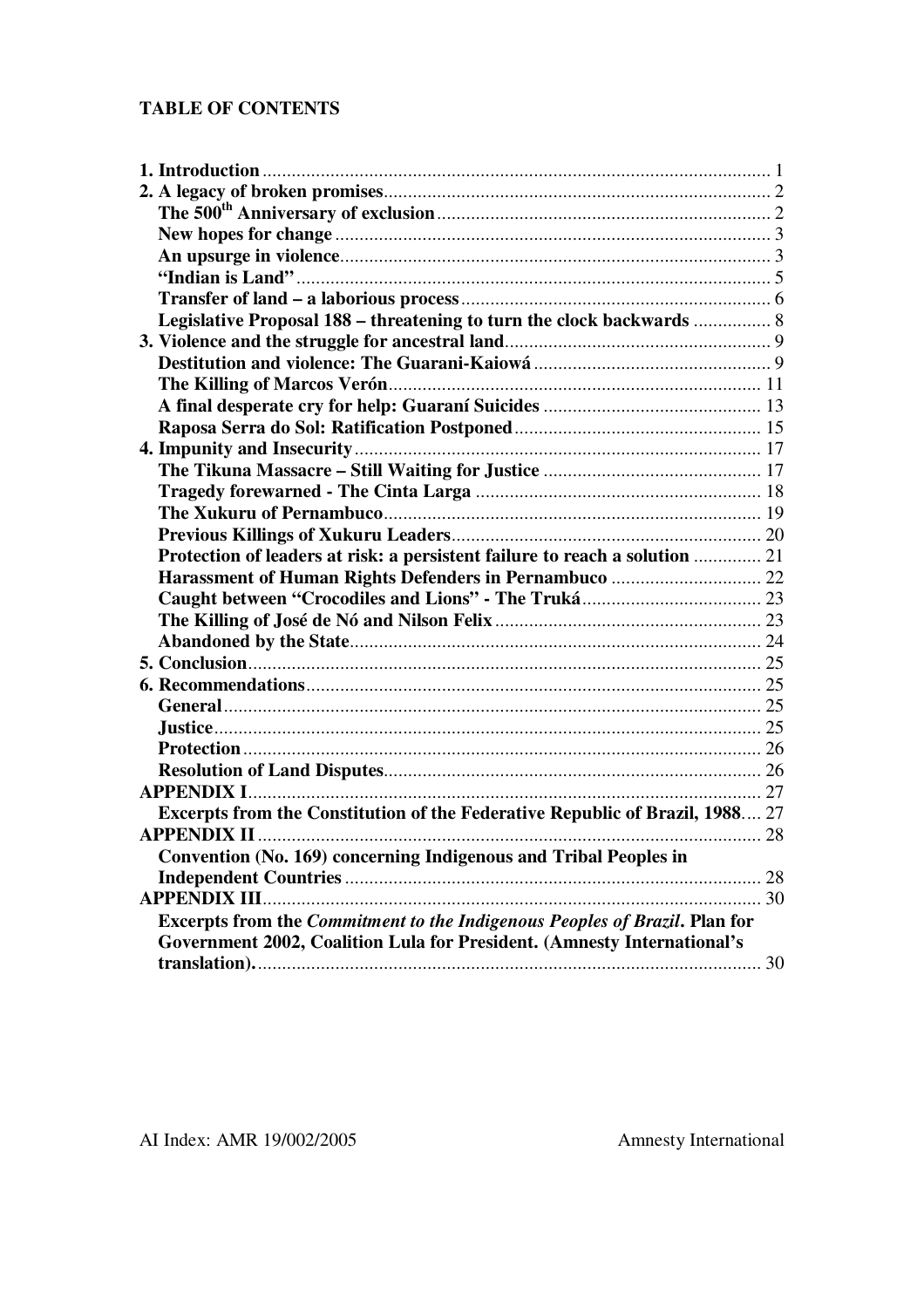## **Brazil**

### **"Foreigners in Our Own Country": Indigenous Peoples in Brazil**

#### **1. Introduction**

Amnesty International has documented and campaigned against human rights violations committed against indigenous peoples in Brazil, their leaders and those who defend them, for many years. In 2005, Indians<sup>1</sup> continue to be victims of attacks, killings and other forms of violence and discrimination, often committed with impunity. Successive governments have failed to deliver on their international and constitutional obligations to fully and finally recognise Indian land rights. Worryingly, there has been a recent growth in calls for a reversal of many of the gains won by Indians since the implementation of Brazil's 1988 constitution. The frustration of Brazilian Indians was recently shown by the occupation of the Amazon headquarters of FUNAI, *Fundação Nacional do Indio,* the National Indian Foundation, 2 in Manaus in January 2005.

Amnesty International has identified several areas of concern where failure to act by the authorities has exposed Indians to human rights violations. The failure of Brazil to guarantee their right to land, through demarcation and ratification of many indigenous territories, and the very slow process by which this is achieved when it does take place, has contributed to attacks on Indians, as well as aggravating the severe economic and social deprivation felt by many communities. In areas where there has been an identified and recognised need for federal protection of Indians and their land, the authorities have failed to take action despite the warnings of senate commissions or the Organisation of American States, as in the cases of the Cinta Larga in Rôndonia and the Xukuru in Pernambuco. A failure to punish those who have carried out attacks and killings in the past, has laid the foundations for the violence of the present.

For hundreds of years, Brazilian Indians have been violently driven off their land by those seeking to claim its wealth for themselves. Today, this violence continues with the involvement of many competing interests. These include: businesses and

 $1$  The term "Indian" is used here as defined by the 1988 Brazilian constitution and used by Brazilian indigenous peoples themselves. The term "indigenous peoples" can be understood according to the definition in ILO Convention 169. Amnesty International uses both terms in this report.

<sup>&</sup>lt;sup>2</sup> The government body responsible for administrating the protection of Indians and their land. FUNAI is part of the Ministry of Justice.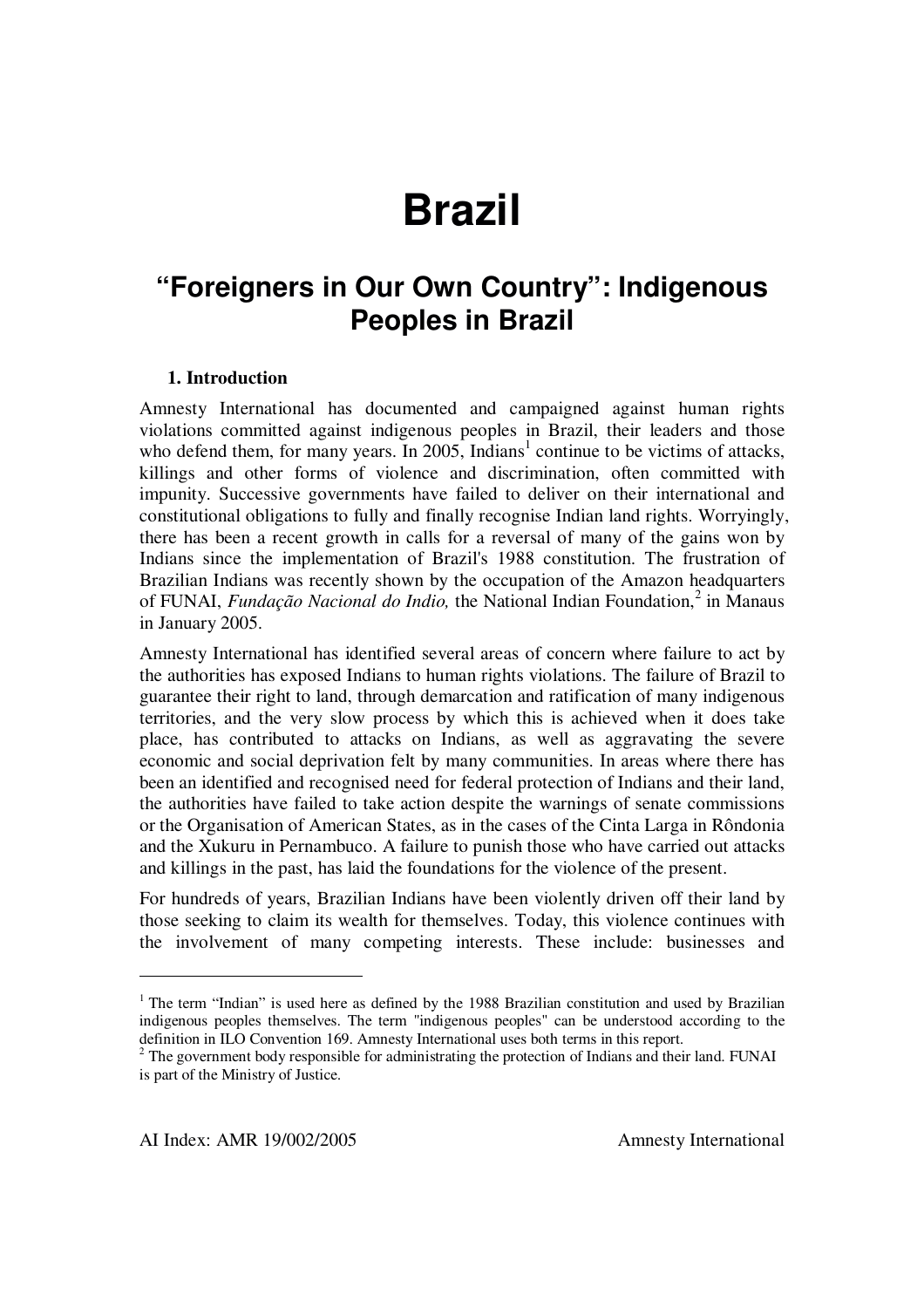prospectors, who wish to exploit the land's natural resources; ranchers; landowners who, illegally or in good faith, have acquired title to indigenous land; logging companies, and the military, alleging national security interests, who seek to reduce and limit Indian territories in border areas. Such vested interests often have substantial economic and political lobbying powers which they can use to delay and interrupt resolution of land disputes.

Indigenous leaders campaigning to speed up the transfer of land have suffered death threats, violent attacks and killings, with little or no protection from the State and denial of the right to effective remedy<sup>3</sup>. During the long periods waiting for resolution of claims Indians are deprived of the essential resource for the realisation of their economic, social and cultural rights – their land.

The cases and situations documented in this report represent different examples of the complex reality faced by indigenous peoples in Brazil today. What unites them is that they are all situations that have arisen as a result of many decades of State inaction.

#### **2. A legacy of broken promises**

#### **The 500 th Anniversary of exclusion**

The 500<sup>th</sup> anniversary of the arrival of the Portuguese in Brazil, on 22 April 2000, offered a unique opportunity for reflection on the country's rich and complex social, racial and cultural legacy. The official celebrations angered many who felt that the opportunity was wasted, and that what took place instead was a superficial national and international marketing campaign that exploited indigenous peoples by using their images for publicity material. At the same time, the authorities denied many indigenous leaders and their representatives the right to participate in the celebrations and express their legitimate concerns regarding indigenous rights. In response to this, Indian organisations called an independent national conference in order to discuss a common agenda for indigenous issues.

On the day of the  $500<sup>th</sup>$  anniversary itself, indigenous protestors and representatives of other civil society groups attempted to undertake a peaceful march into Porto Seguro, where the official celebrations were underway. They were stopped by military police dressed in riot gear who used tear gas, baton charges and rubber bullets to break up the march. Following national and international broadcast of the police intervention, the then President of FUNAI resigned in protest, saying "*I cannot remain in a government that performs acts of aggression against the organised indigenous* movement"<sup>4</sup>.

The exclusion and violence directed against Indian protestors and their supporters at

 $3$  As specified by international law: The American Convention of Human Rights, Articles 25 and 8 (1), and International Covenant of Civil and Political Rights, Article 2 (3).

<sup>4</sup> Folha de São Paulo, 23 April 2000.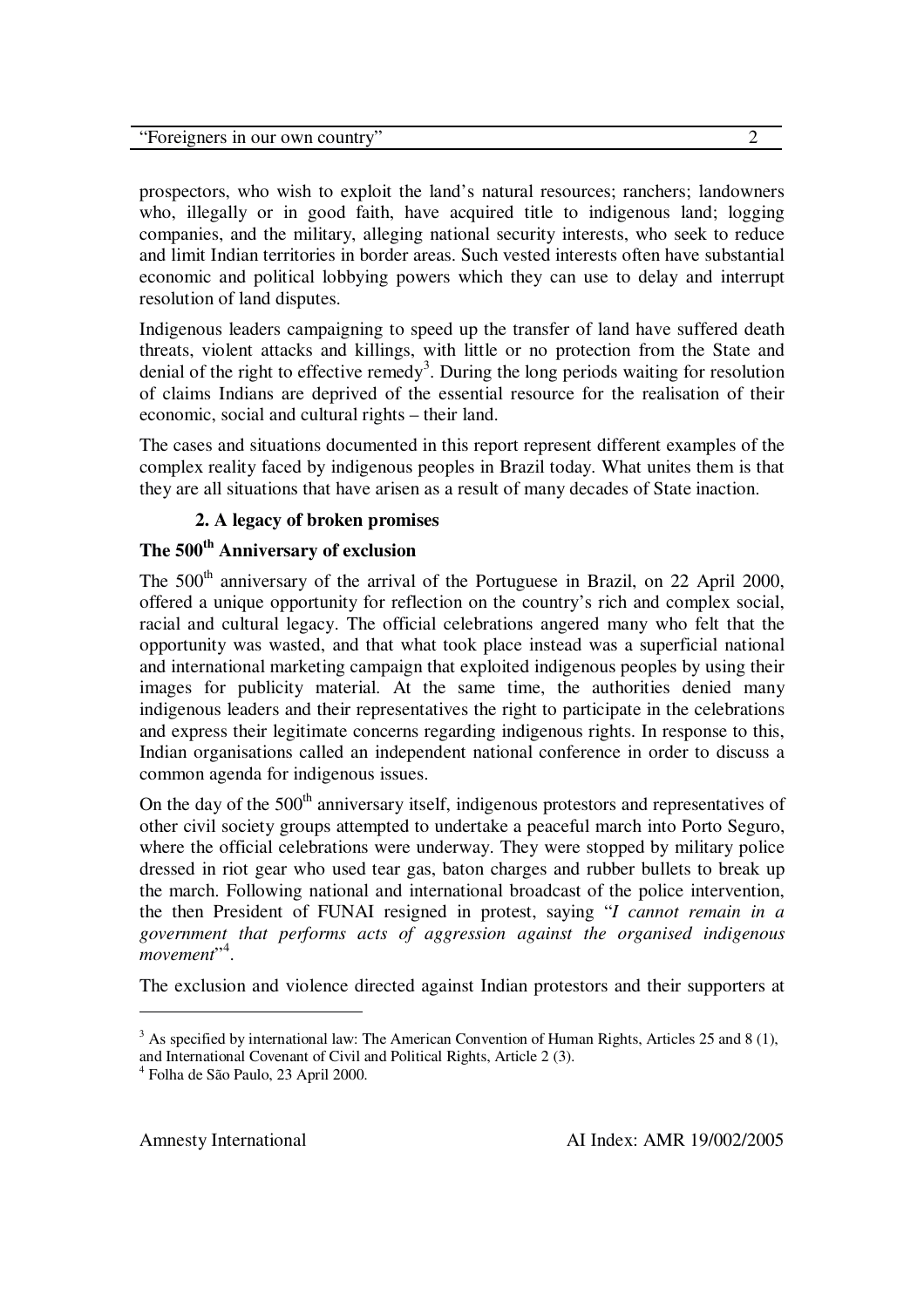| "Foreigners in our own country" |  |
|---------------------------------|--|
|                                 |  |
|                                 |  |

the 500<sup>th</sup> Anniversary was both representative and symptomatic of many years of systematic failure by the Brazilian State to recognise and uphold the rights of Brazil's indigenous peoples<sup>5</sup>.

#### **New hopes for change**

The 2002 election of a government, headed by Luiz Inácio Lula da Silva, and a party that was often seen as a traditional ally of the indigenous movement, gave cause for great hope of change. This was borne out by strong pledges made in the *Commitment to the Indigenous Peoples of Brazil,* the government's manifesto for Indians issued in September 2002. This document recognised the many errors of the past, and set out a clear strategy for tackling the complex issues and conflict that for many years have left a large part of Brazil's indigenous population exposed to human rights abuses:

"*The Brazilian government's indigenous policy of the last decades requires profound and substantial changes in order to be able to respond to the needs of Indigenous peoples and the Brazilian community as a whole, and to construct an image of dignity and respect for ethnic plurality and human rights in the country*". 6

The manifesto also stated that the government-elect would need to show "lucidity, competence and resolve" and that definition and implementation of a "clear, democratic, objective and coherent Indigenous Policy" would be made a priority. Despite these promises and the strong support of Brazil's indigenous peoples during the electoral campaign, more than halfway through its term in office there is still no sign that the federal government has developed a coherent strategy for attempting to resolve the many problems faced by Brazilian Indians. Although some demarcation and ratification of indigenous land has taken place, by failing to devise and implement a clear indigenous policy, the current administration is repeating and exacerbating the mistakes and omissions of past governments, and failing to live up to the very high expectations created by its own stated electoral commitments in addition to its international obligations. There has been widespread condemnation of this lack of progress by the indigenous movement. It was not until indigenous leaders occupied Congress in the capital Brasília, in April 2004, and demanded an audience with the president, that a meeting was granted to them, over 16 months after the new government came to power in January 2003.

#### **An upsurge in violence**

In 2003, reported violence, including killings, against indigenous peoples and leaders escalated. CIMI, the church based *Conselho Indigenista Missionário*, Indigenist

<sup>&</sup>lt;sup>5</sup> For more information see the Amnesty International report Brazil: Police Violence and the 500th Anniversary, December 2000, AMR 19/20/00.

<sup>&</sup>lt;sup>6</sup> "Commitment to the Indigenous Peoples of Brazil", Coalition Lula for President, 2002.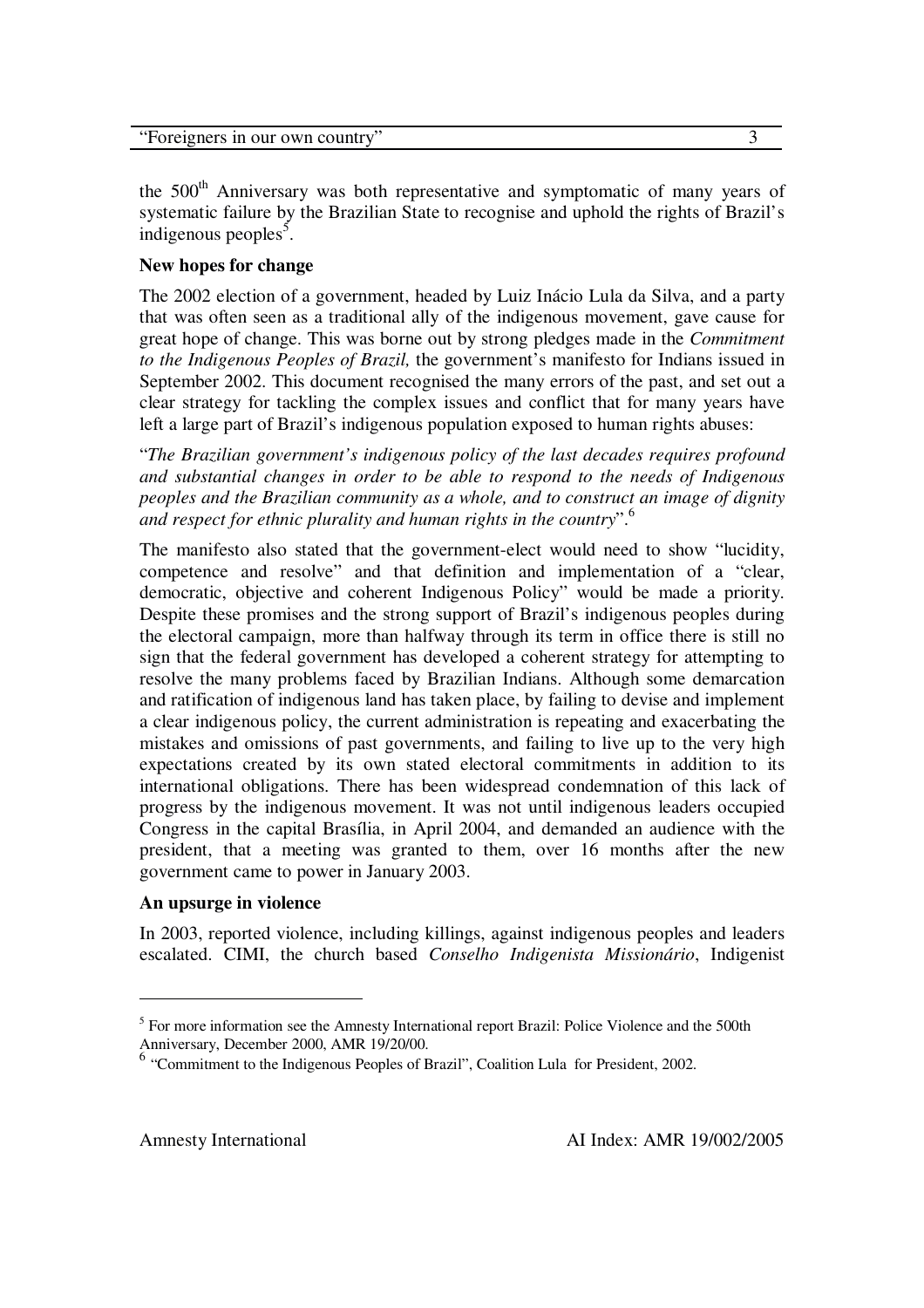Missionary Council, recorded 23 killings of Indians by the end of the year, the majority of these attributed to land disputes<sup>7</sup>. On 13 January, within two weeks of the inauguration ceremony for the new president, the internationally renowned Guarani-Kaiowá leader, Marcos Verón, was beaten to death in front of members of his family during an attempt to remove him from his ancestral land in the southern state of Mato Grosso do Sul, where he now lies buried. Also in early January, a 77-year-old Kaingang Indian, Leonardo Crespo, was kicked and beaten to death by a group of teenagers while he slept in Miraguaí, Rio Grande do Sul state. The authorities reacted swiftly, and those responsible for his killing, believed to have been racially motivated, were found guilty and sentenced in July the same year. Two months after the murder of Leonardo Crespo, in the north-eastern state of Pernambuco, Marcos Xukuru, leader of the Xukuru people, escaped from an ambush that left two men accompanying him dead. Marcos' father, Chicão Xukuru, was shot dead by a gunman in 1998.

Although levels of violence against indigenous leaders declined in 2004, disputes over indigenous land led to further violence and human rights violations.

In January 2004, protestors invaded a Catholic mission in the indigenous territory of Raposa Serra do Sol in Roraima state, following a government announcement that indigenous land claims in the area would finally receive presidential approval. The protestors, apparently coordinated by local landowners, held missionaries hostage, blocked roads in the area and threatened further attacks against indigenous communities. The process of granting the land to the Indian inhabitants, pending only final presidential ratification, was postponed. Tension in the region remained high throughout the year and, in November, an armed group again reportedly coordinated by local landowners, attacked three indigenous communities in the territory, where 23 houses were burnt or destroyed.

The Amazon state of Rondônia was afflicted by tragedy in April when 29 men, who had been illegally mining on land belonging to the Cinta Larga indigenous people, were killed, allegedly by Indians. A few months prior to the massacre, in December 2003, an investigative commission formed by members of the Rondônia legislative assembly warned of impending violence and called for federal intervention, including the presence of the army, in order to prevent conflict and illegal mining in the region. This was not provided. In November, police announced they were charging 10 members of the indigenous community with the killings.

 $<sup>7</sup>$  This figure was disputed by the President of FUNAI, who acknowledged 5 killings as a result of land</sup> disputes, and attributed the others to alcohol fuelled disputes and internal disagreements.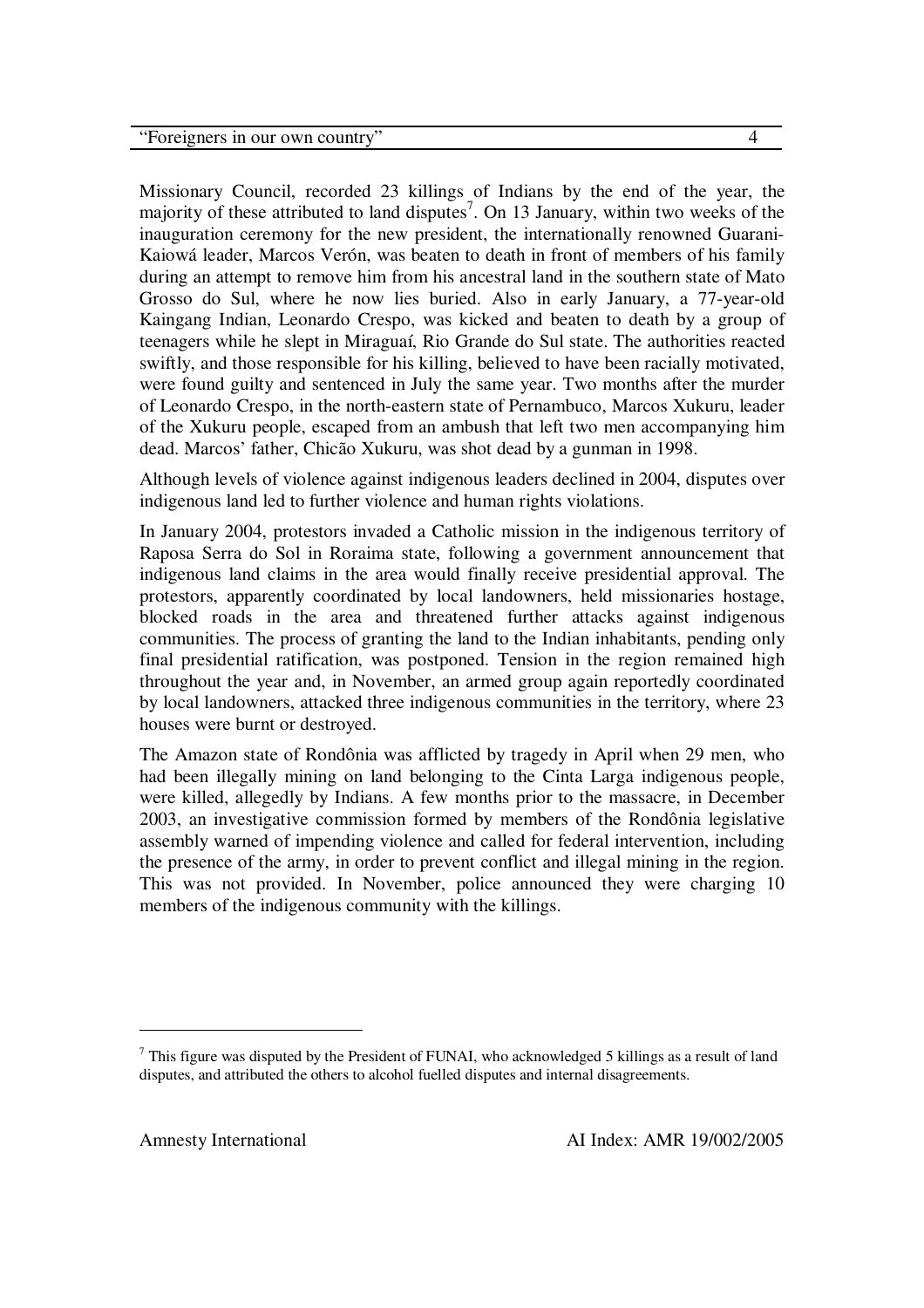#### **"Indian is Land"**

"*Indigenous groups, by the fact of their very existence, have the right to live freely in their own territory; the close ties of indigenous peoples with the land must be recognised and understood as the fundamental basis of their cultures, their spiritual life, their integrity, and their economic survival*" 8 .

Land has always been central to the well-being and survival of Brazil's Indian population. As long ago as 1991, the Brazilian government coined the term "Indian is Land" in acknowledgement of the centrality of land rights to the realisation of their human rights. The right of indigenous peoples to their land is enshrined in the 1988 constitution, which defines these areas as being "lands traditionally occupied by Indians" and to which they have original and inalienable rights<sup>9</sup>. The constitution ordered the demarcation of all Indian lands by 1993.

Although the Brazilian constitution has provided the legal framework to fortify the struggle of Brazil's Indians to regain and retain their land, and the overall area demarcated in their favour – 478,721 square km between 1992 and 2001<sup>10</sup> - has risen substantially in recent years, the constitutional goal of demarcating all lands remains distant even in 2005. Of 580 officially recognised indigenous territories in Brazil, 340 have been ratified, while 139 are still awaiting identification, the first stage in the process<sup>11</sup>. Despite this, the Minister of Justice has publicly promised to complete full demarcation and ratification of all outstanding Indian land by the end of 2006.

In 2004, the United Nations Committee on the Elimination of Racial Discrimination recommended that the Brazilian government complete the demarcation of all indigenous lands by 2007, expressing its concern that possession and use of indigenous land by indigenous peoples was threatened and restricted by recurring acts of aggression against them. The committee added: "*Furthermore, the Committee recommends that the State party adopt urgent measures to recognize and protect, in practice, the right of indigenous peoples to own, develop, control and use their lands, territories and resources*" 12 .

<sup>8</sup> Mayagna (Sumo) Awas Tingni Community v Nicaragua, Inter-American Court of Human Rights, 31 August 2001, Para 149.

 $9$  Articles 231 and 232 define the constitutional rights of Indians, see Appendix.

<sup>10</sup> Homologados o registrados. IBGE – Indicadores de Desenvolvimento Sustentável – Brasil 2004 <sup>11</sup>Statistics available on the FUNAI website - www.funai.gov.br

 $12$  Conclusions and recommendations of the Committee on the Elimination of Racial Discrimination, Brazil, UN Doc, CERD/C/64/CO/2 (2004).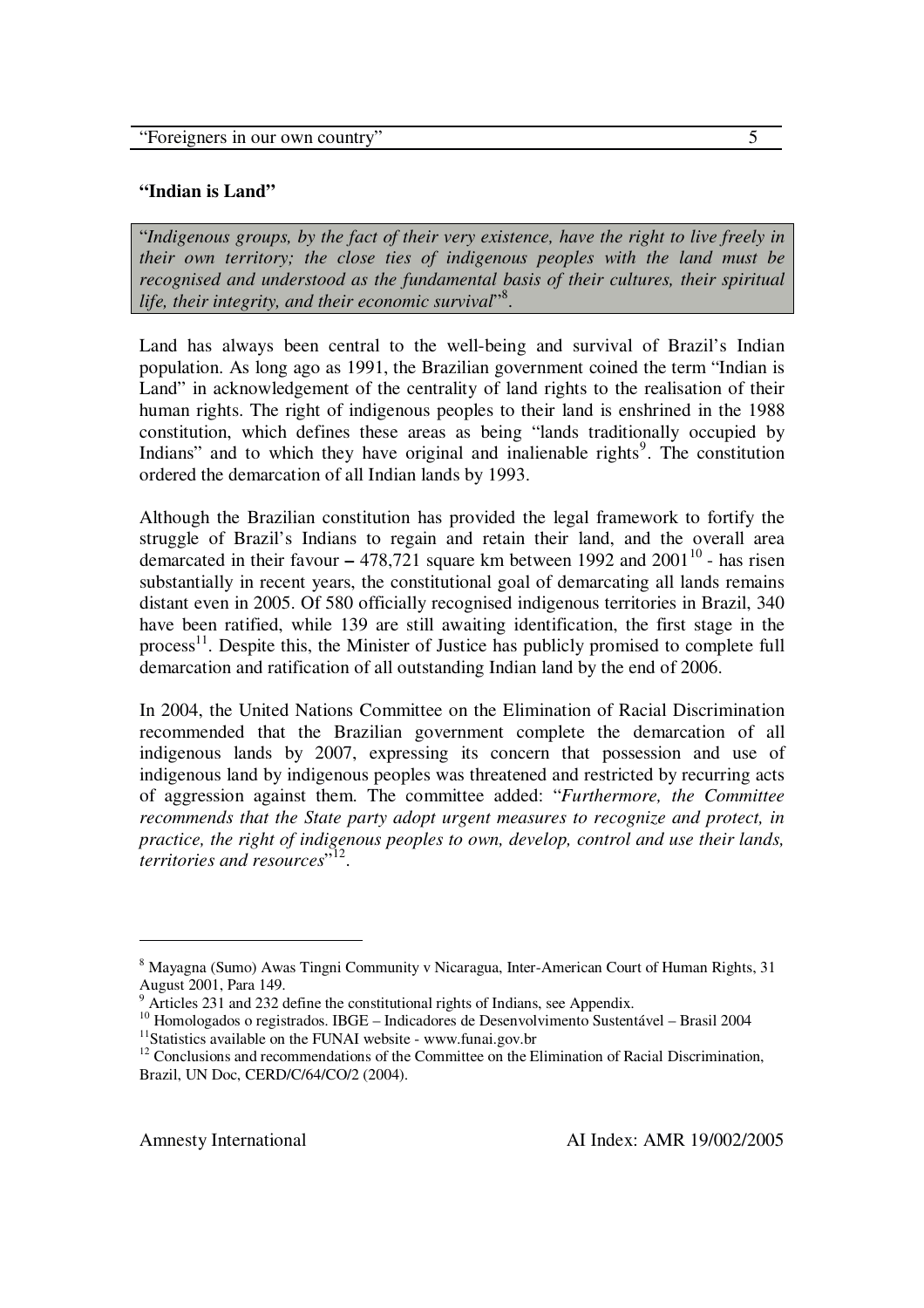It is a long held principle of Brazilian law that Indians are "relatively incapable"<sup>13</sup>. and therefore not able to fully exercise their civil rights. For this reason, paternalistic control over the rights and needs of indigenous peoples has always been monopolised by the State, specifically the federal government. The government organ that is officially responsible for implementation of indigenous policies is called FUNAI, *Fundação Nacional do Indio*, the National Indian Foundation 14 .

It therefore falls to the federal authorities to oversee both the implementation of indigenous land claims, and the protection of indigenous peoples during the time such claims are processed and after. However, while successive governments have committed themselves to ensuring the rights of Brazilian Indians, far too often these commitments have been compromised by short term political and economic interests.

Despite the many difficulties faced by Brazil's indigenous peoples, there is one binding and positive factor that bodes well for their future. Their capacity for survival. In the middle of the last century there were predictions of imminent extinction when the indigenous population was estimated to have reached an all time low of 100,000. In 2005, this is now estimated to be some  $370,000^{15}$ . A recent development that has contributed to their survival is the growth and fortification of autonomous indigenous organisations during the 1990s, which have enabled them for the first time to become protagonists of their own struggle at a local, regional, national and international level. Up to 45 groups of "isolated" or "uncontacted" Indians are thought to live in Brazil, 24 of them in areas demarcated by FUNAI.

Even though Indians make up only 0.2-0.3% of the population, they have constitutional rights to 11% of the land. An opinion poll carried out by IBOPE for the NGO ISA, *Instituto Socioambiental,* suggests that most Brazilian people are not against this. In the poll of two thousand people carried out in 2000, a 68% majority thought that this area was enough, or even insufficient. Only 22% thought that it was too much land $^{16}$ .

#### **Transfer of land – a laborious process**

The constitution obliges the federal government to transfer ancestral lands to Brazil's Indian population, and makes it responsible for the land's protection. The complex transfer process under which this is meant to occur is administrated by FUNAI and

<sup>&</sup>lt;sup>13</sup> Civil Code 1916, Indian Statute 1973. Proposals for reform of the Indian statute have been fiercely debated in congress since 1991.

<sup>&</sup>lt;sup>14</sup> In the early 1990s responsibility for indigenous health and education were transferred from FUNAI

to other organs of government. 15 *ISA – Insituto Sociambiental.* Different methodologies cause wide variations in estimates of the Indian population. The IBGE – Instituto Brasileiro de Geografia e Estátistica puts the number at over 700 000 – IBGE, Indicadores de Desenvolvimento Sustentável, Brasil 2004.

<sup>16</sup> *Pesquisa Nacional* – IBOPE/ISA 2000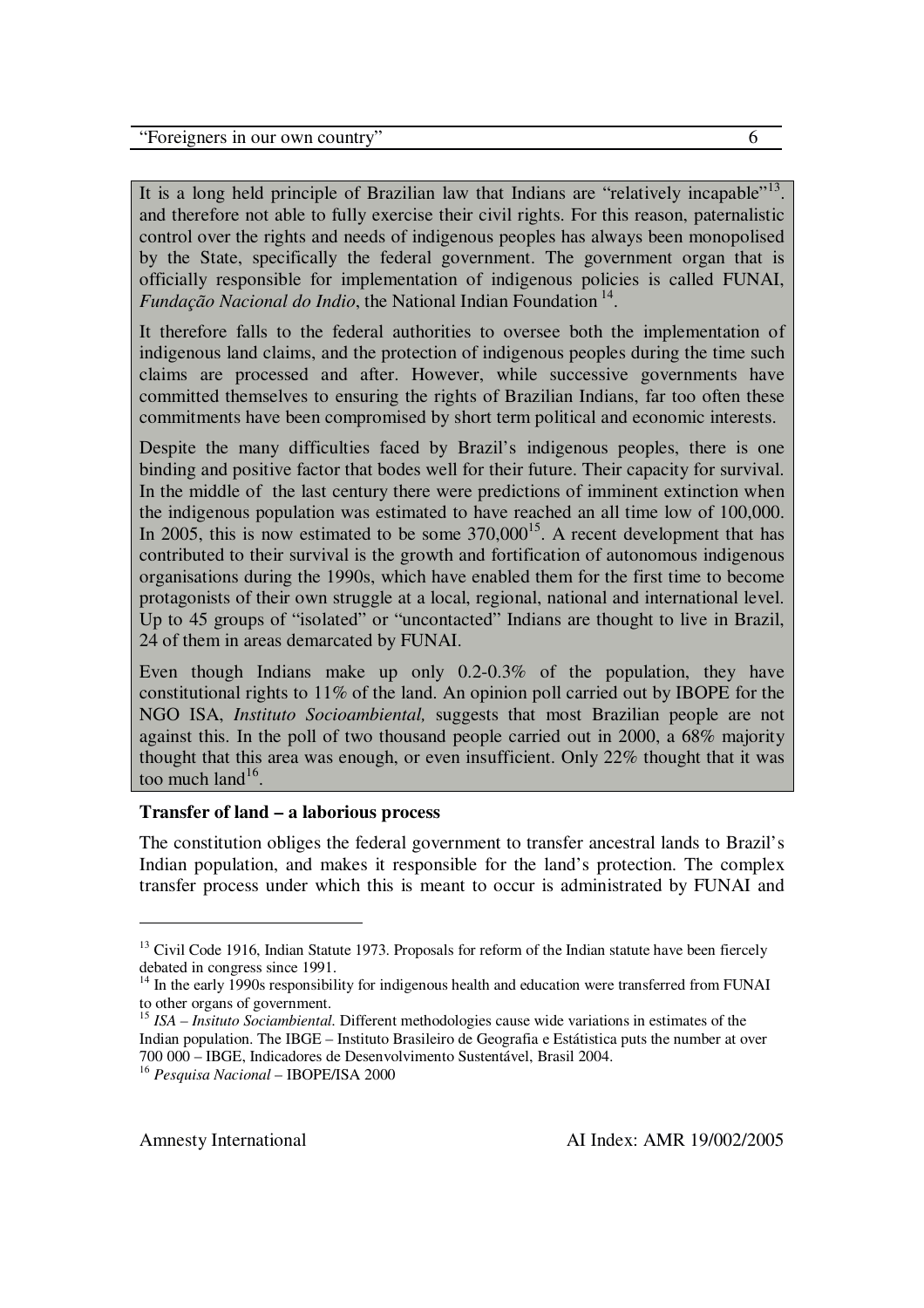includes identification, delimitation, demarcation, ratification and registration of lands. Identification is carried out by a technical team overseen by an anthropologist named by FUNAI. The President of FUNAI will, if appropriate, approve the study. A period of 90 days is left for interested parties to contest the report. It then falls to the Minister of Justice to approve or decline the identification study. If approved, the Minster of Justice will make an official declaration delimiting the area, and determining its physical demarcation. The final steps are ratification of the area by presidential decree, and its official registration<sup>17</sup>.

However, the procedure has proved painfully slow, taking years, if not decades, for claims to be settled. FUNAI has long been beleaguered by under-funding, corruption and internal problems, and consistently states that it lacks the money and manpower to carry out pending demarcations. In a letter shown to Amnesty International in August 2004 by a Guarani-Kaiowá leader, a FUNAI director wrote of his frustration at being unable to carry out the identification studies for a specific territory, due to a combination of inadequate financial resources and lack of staff:

"*Without anthropologists and environmentalists the constitution of a Working Group to identify any indigenous territory, whatever it may be, becomes unviable. It is with renewed effort that FUNAI is trying to find the human resources to cater for the land related needs accumulated over so many years in Mato Grosso do Sul*".

The federal government's *Commitment to the Indigenous Peoples of Brazil* made severe criticisms of FUNAI stating that it "*has been characterised by frequent omissions and lapses in the exercise of its functions*". It also recognised that the body suffers from severe budgetary and internal problems, and stated that reforms and restructuring of FUNAI would be made a priority.

Despite such a stated commitment to radical change, Amnesty International is not aware of any government plans to restructure or increase funding for FUNAI. According to the independent think-tank INESC, FUNAI's budget received an 8 percent cut in 2004. INESC described the budget earmarked for demarcations as "insufficient" and said of the budget earmarked for monitoring Indian land, "*Considering the amount of intrusion on indigenous land, and the failings of the staff and infrastructure of FUNAI, this value is at least comical, if not tragic*" 18 .

Criticisms of FUNAI by the indigenous movement are abundant. During a meeting of a coalition of indigenous groups at the Pan Amazonian Social Forum, that took place in Manaus in January 2005, FUNAI was the target of strong condemnation by

 $17$  The process was set out by the 1973 Indian Statute. It is subject to modifications by decree, the most recent of which is Decree 1775 of January 1996.

<sup>18</sup> INESC *Instituto de Estudos Socioeconômicos,* A Política Indigenista 2003/2004: Um Olhar sobre o Orçamento. Nota Técnica Nº86 abril 2004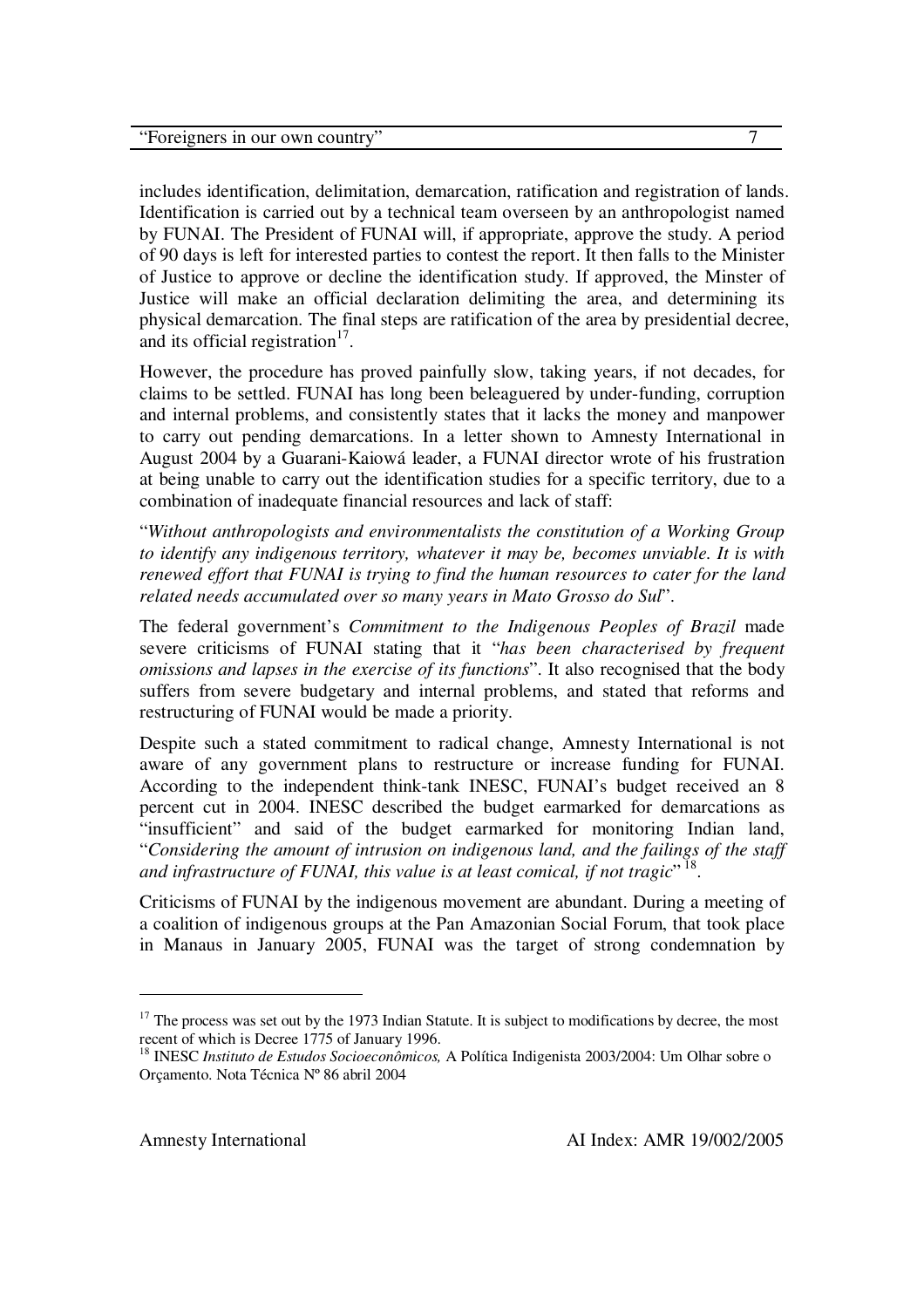|  | "Foreigners in our own country" |  |
|--|---------------------------------|--|
|  |                                 |  |

prominent indigenous leaders<sup>19</sup>. At the time of publication of this report, Amnesty International had not received any reply to a letter sent to the president of FUNAI in September 2004, asking for information about strategies for resolving Guarani-Kaiowá land claims, among other questions.

In addition to structural and political delays associated with FUNAI, the transfer process is also delayed by difficulties in settling compensation payments for those who have acquired indigenous land in good faith. The Brazilian constitution only allows compensation for physical and material improvements made to the land, not for the value of the land itself. This often causes severe resistance by many landowners to proposed land transfers.

#### **Legislative Proposal 188 – threatening to turn the clock backwards**

At the end of 2004, national NGOs sounded the alarm at a growing number of initiatives that appeared designed to restrict and even reverse some of the gains made by Brazil's Indians in recent years. A special senate commission,<sup>20</sup> mandated to evaluate and report on the situation of indigenous peoples, drafted a legislative proposal<sup>21</sup> for regulating demarcation procedures that would set the clock back by decades. The draft legislation would annul all pending land demarcations, would make it illegal for land peacefully occupied by Indians to be demarcated and called for senate approval of all demarcations of indigenous territory. Fortunately, the proposal, condemned as unconstitutional by NGOs and described as a "stab in the back" by Indians in Mato Grosso do Sul, was withdrawn as a result of the public outcry.

The legislative proposal was drafted in contravention of the concept of free, prior and informed consent enshrined in Convention 169 of the International Labour Organisation, the only legally binding instrument of international law for the specific protection of indigenous peoples<sup>22</sup>. ILO Convention 169 was ratified by Brazil in July 2002, and incorporated into domestic law by the federal government in April 2004.

#### **"Foreigners in Our Own Country"**

The overwhelming sense of unease and insecurity for the future of Brazil's Indians is summed up by this statement, made to Amnesty International by a prominent indigenous leader in January 2005:

*"…*[we feel…] *disappointment with the manner in which the indigenous question is treated in our country: the government has adopted the most perverse form of*

<sup>20</sup> *Comissão Temporária Externa do Senado Federal sobre Demarcação de Terras Indígenas*.

<sup>19</sup> Agencia Carta Maior, *Indígenas divulgam manifesto de repúdio ao Governo Lula*, 20 January 2005.

<sup>&</sup>lt;sup>21</sup> Senate Legislative Proposal N°188, 2004

 $^{22}$  Convention (No 169) concerning Indigenous and Tribal Peoples in Independent Countries, 27 June 1989.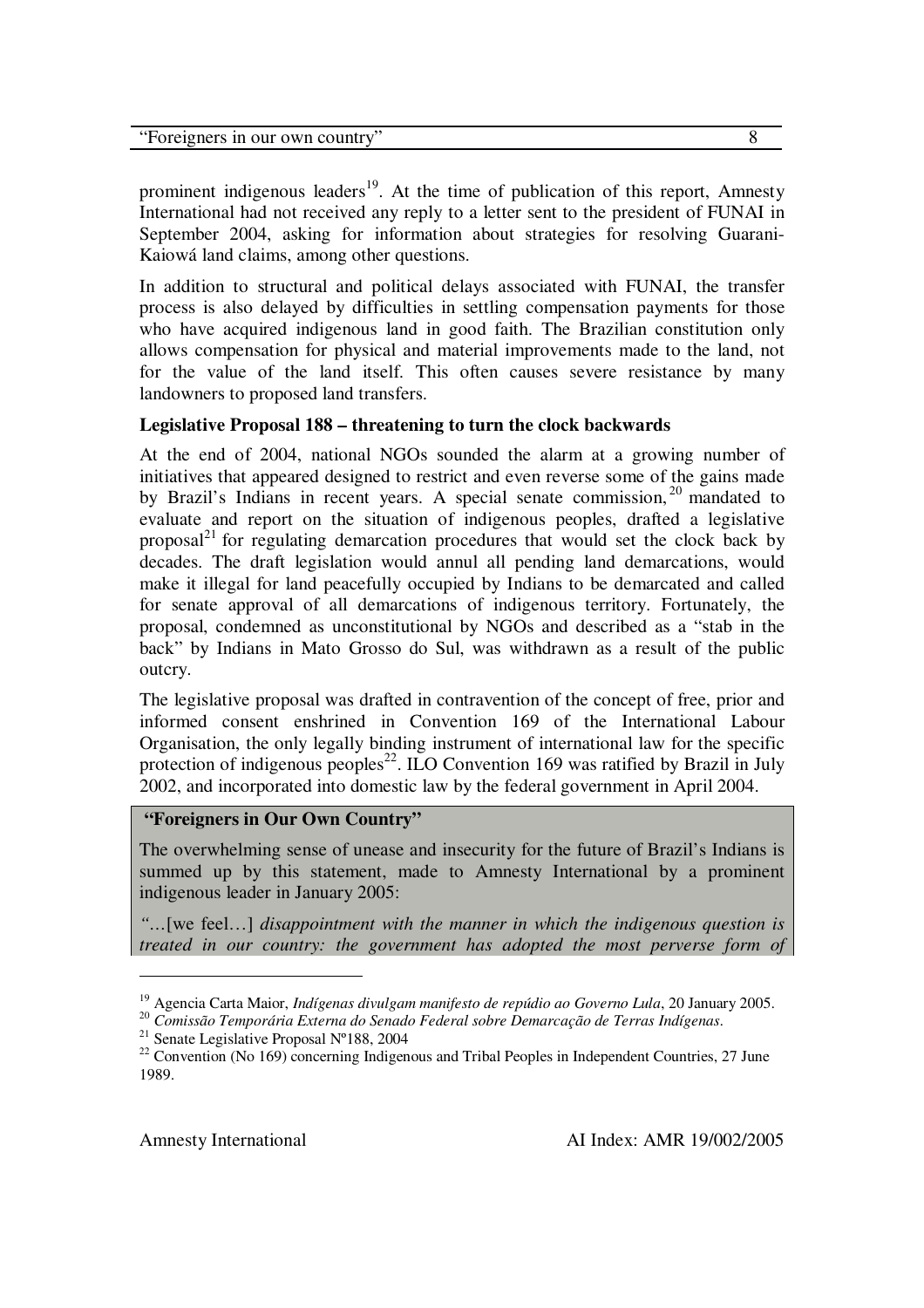*differentiated treatment, in that the indigenous question has been taken on by the Chamber of Foreign Relations and National Defence, where questions related to sovereignty are dealt with, which means that we are being treated like foreigners in our own country, and even as a threat to sovereignty. With this the hope of seeing our territories demarcated and ratified little by little has been substituted by fear.*"

The Chamber of Foreign Relations and National Defence, CREDEN, referred to here was set up by presidential decree in August 2003. Its mandate is to formulate government policy on "*matters related to the area of foreign relations and national defence*". 23

Among the eight specific areas of policy to be developed by this body are human rights and indigenous peoples. The others are drug trafficking and international crime, international defence and security cooperation, immigration, intelligence activities, border controls and peace operations.

In May 2004, a working group was established under the auspices of CREDEN in order to draw up proposals for a "new indigenous policy". The working group does not include any indigenous leaders or members of civil society. Although FUNAI and the ministry for education are represented, the ministries for the environment, agrarian development and health are not. The federal police, air force, navy, army, Brazilian intelligence service, and ministries for foreign relations and defence are all members of the working group.

#### **3. Violence and the struggle for ancestral land**

The struggle for Indian land has long been characterised by bloodshed and suffering. In 2005, one of the most extreme examples of the destitution and violence brought about by the historical failure of the Brazilian State to recognise and protect indigenous land rights, is that of the Guarani-Kaiowá, who despite being one of the most populous indigenous peoples in Brazil, have one of the smallest ratios of land per person for any Indian group in the country. Three groups of Guarani exist in Brazil – the Kaiowá, Nhandeva and Mbyá. 30,000 Kaiowá and Nhandeva live in Mato Grosso do Sul, the Guarani-Kaiowá having an estimated population of between  $18,000 - 20,000$ , making them by far the most populous Guarani group in Brazil<sup>24</sup>.

#### **Destitution and violence: The Guarani-Kaiowá**

"*Land is sacred for us Kaiowá. Land is the essence of Kaiowá life for us. Land is the structure of life for us Guarani indigenous people*". 25

<sup>&</sup>lt;sup>23</sup> Decree N° 4.801, 6 August 2003.

 $2<sup>24</sup>$  ISA – Encyclopaedia of Indigenous People, 2003.

<sup>&</sup>lt;sup>25</sup> *Cacique* Rosalino Ortiz – letter to Survival International, December 2004.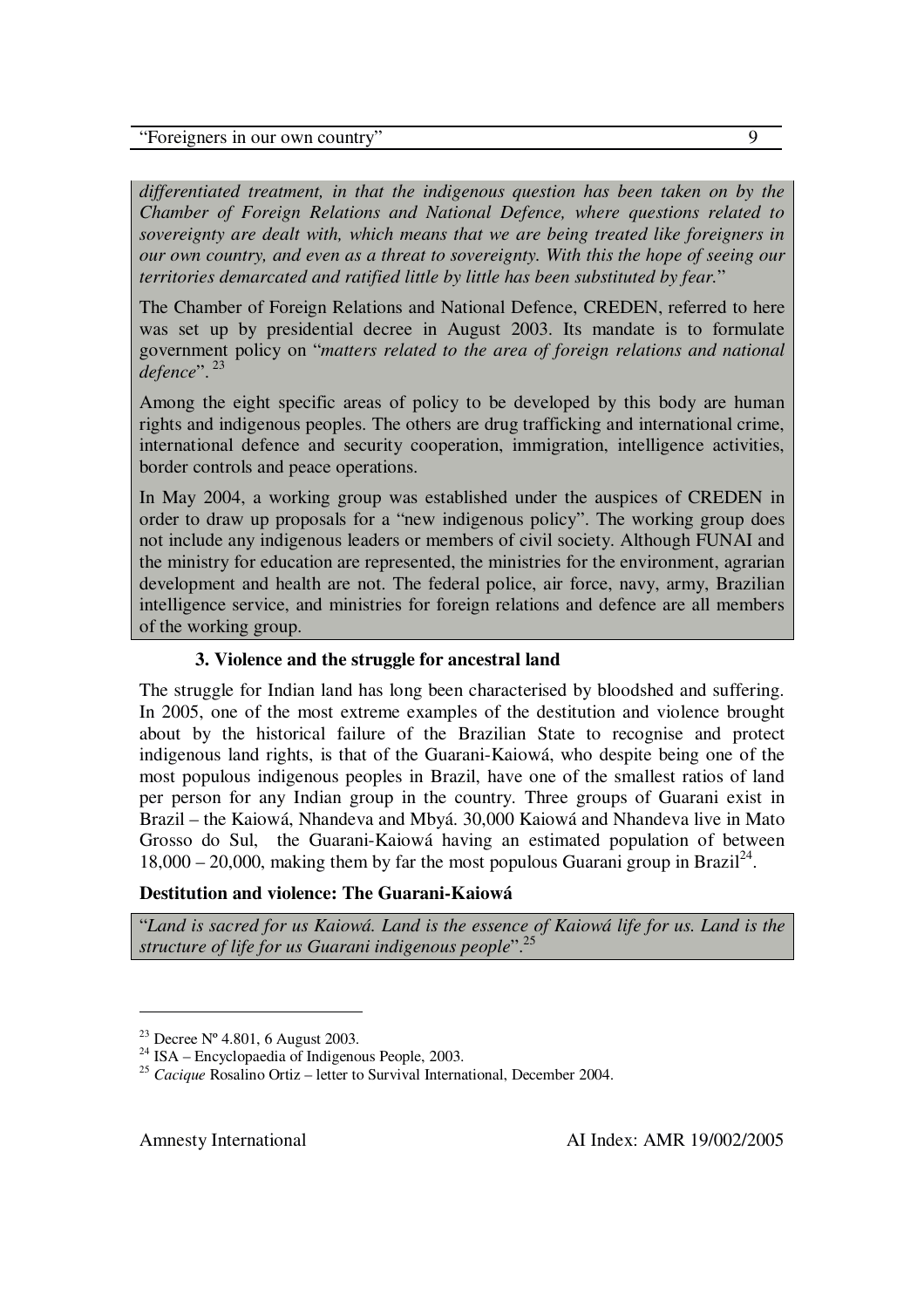"*In the Guarani and Kaiowá areas what happens? A lot of malnutrition. We have no land to plant on. Precisely because of this, there is misery and hunger in our land…We Indians have already taken a decision. If an eviction occurs in these areas in conflict, we will commit suicide. We will commit suicide because we don't mean anything to anyone*". 26

The majority of the **Guarani-Kaiowá** live in 27 officially recognised territories in the south of Mato Grosso do Sul state.<sup>27</sup> These are some of the smallest, poorest and most densely populated indigenous areas in Brazil: rural pockets of poverty surrounded by large soya and sugar cane plantations, and overcrowded urban reserves where life is plagued by malnutrition, ill-health, squalid living conditions, suicide, violence and alcoholism. Infant mortality in these indigenous areas has surged in recent years, reportedly largely due to hunger and malnutrition, with 64 recorded deaths for every 1000 children in 2004 28 . A federal deputy described the infant mortality rate as a "*real genocide of indigenous people in Mato Grosso do Sul" 29* . The regional coordinator of FUNASA was reported to say that the high infant mortality rate was directly linked to social and economic structural problems, highlighting the Guarani-Kaiowá lack of  $land<sup>30</sup>$ .

Guarani presence in the area that is now Mato Grosso do Sul can be traced back hundreds of years. At the beginning of the last century, the now defunct Indian Protection Service (SPI) began to corral groups into official reserves. This practice continued and accelerated through the 1950s until the 1980s when, apart from a small number of communities, remaining Guarani-Kaiowá were expelled from their land by *grileiros*, land grabbers, as well as private companies and aggressive government sponsored agricultural development programs. With no other option, they moved into the already overcrowded official reserves. Many of them took jobs in sugar cane factories, working in conditions that reportedly often constituted slave labour<sup>31</sup>.

Denied their land, and not seeing any other alternative for survival, during the 1990s the Guarani-Kaiowá adopted a strategy of peaceful reoccupation of small plots of land on their traditional territories, called *tekoha*. During these reoccupations, those taking

 $26$  Maria Regina de Souza in a public meeting with special senate commission on Indigenous affairs, February 2004.

 $27$  Eight of these territories are traditional State reserves, the remainder are areas demarcated or ratified since 1980. Almost all of these are contested. The Guarani-Kaiowá have unresolved claims to a further 91 territories.

<sup>28</sup> FUNASA.

<sup>29</sup> Diário MS, 27 January 2005

<sup>30</sup> Diário MS, 26 January 2005

<sup>&</sup>lt;sup>31</sup> Survival International, written submission to the United Nations, 24 June 1999, E/CN.4/Sub.2/1999/NGO/1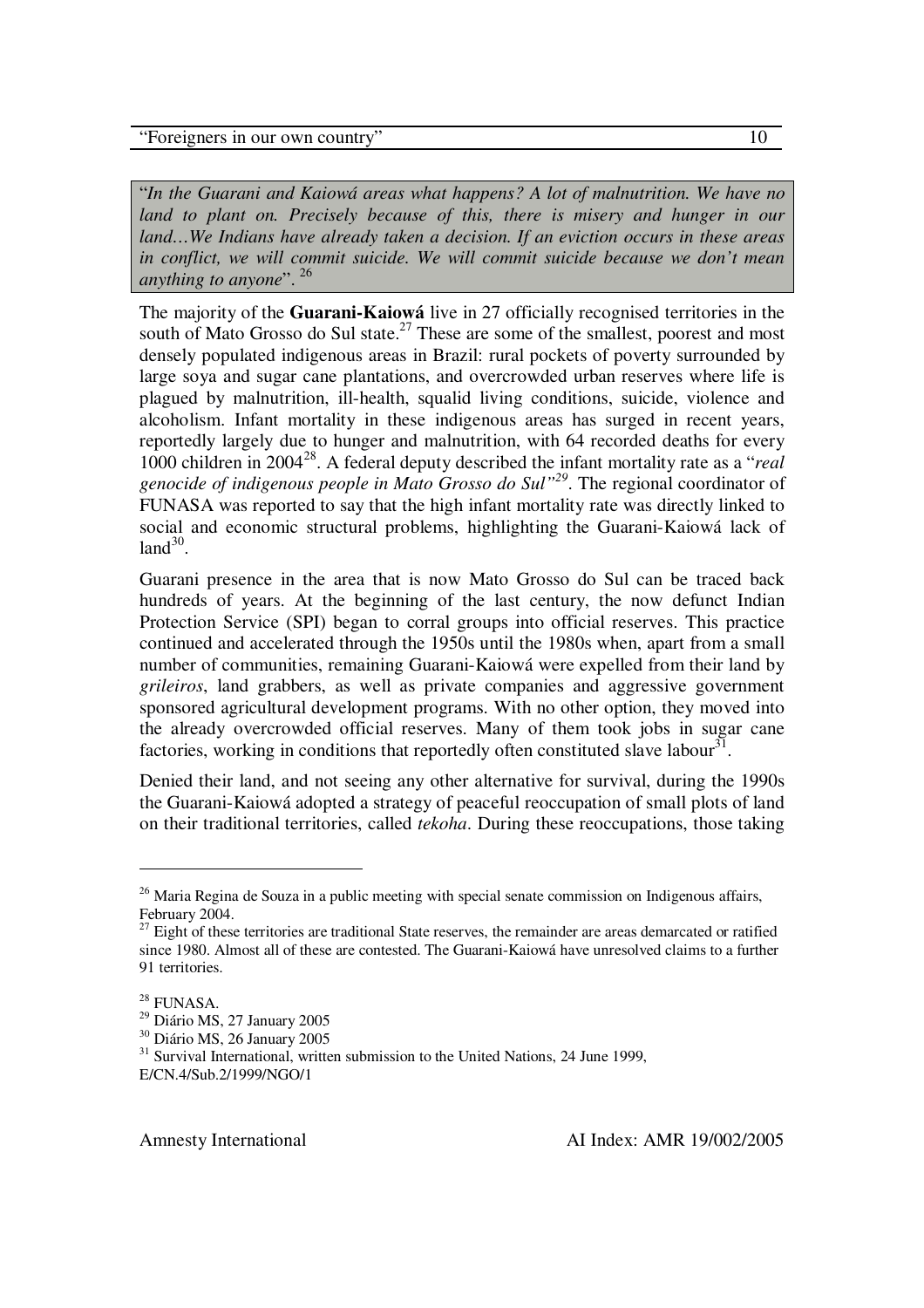part were often subjected to death threats or violent evictions by armed groups<sup>32</sup>. This direct action has resulted in gains or partial gains of a number of *tekoha*. The strategy continues today, driven by increasing desperation and frustration at the failure of successive governments to fulfil their promises to settle outstanding land claims. As a result of their actions, many Guarani-Kaiowá and their leaders have become increasingly vulnerable to the threat of violence. A member of the Federal Public Prosecutor's Office in Mato Grosso do Sul expressed his concern to Amnesty International that some Guarani-Kaiowá involved in attempts to peacefully reoccupy land were exposing themselves to situations that were "*massacres waiting to happen*".

#### **The Killing of Marcos Verón**

On 11 January 2003, **Marcos Verón**, 72-year-old Guarani-Kaiowá *cacique*, leader, led a small group in an attempt to peacefully reoccupy a small area of the **Takuara** indigenous territory in Juti municipality, Mato Grosso do Sul, from which they had been expelled in 1953. This was the third time since 1999 that the Guarani-Kaiowá had attempted to reoccupy Takuara, located on a farm called Fazenda Brasília do Sul.

Despite initial assurances by representatives of FUNAI and the police that there would be no forced eviction of the group and that a peaceful agreement would be negotiated with the landowner, events quickly became violent. On 12 January, a group reportedly made up of farm labourers and hired gunmen gathered near the reoccupied area, and fired shots at a truck transporting Indians. 14-year-old Reginaldo Verón was hit in the leg by a bullet. Then, early in the morning of 13 January, a group of some 30 men attacked the encampment. The events described below were witnessed by Marcos Verón's son Ladio, "Ava Taperendy' i", himself badly beaten and threatened with death in the attack:

"*It was 3:30 in the morning when we heard the noises of cars, which sounded to us as if they were far away, but in fact they were coming with the lights off. Already getting near to where we were many of them began to get out of their cars and come into the middle of the field. It was then that one of them began to fire in our direction, and the cars began to turn on their lights. You could only hear firecrackers, bangs and gunshot going off in the direction of our tents. Children and women were crying with desperation (…) while this was going on they grabbed the cacique Marcos Verón from the other tent and began to beat him, and kick him until he fell on the ground, after falling on the ground each one of them kicked the cacique, who was groaning in agony on the ground. I shouted out for them to stop beating him because he is old and retired (…) then I saw my father being struck with the rifle butt on the head and his face for the last time. Until he wasn't moving any more…*". 33

<sup>&</sup>lt;sup>32</sup> Amnesty International Urgent Action; AI Index: UA 09/07 AMR 19/01/97 10 January 1997

<sup>&</sup>lt;sup>33</sup> Document signed by 71 Guarani-Kaiowá and presented to Amnesty International.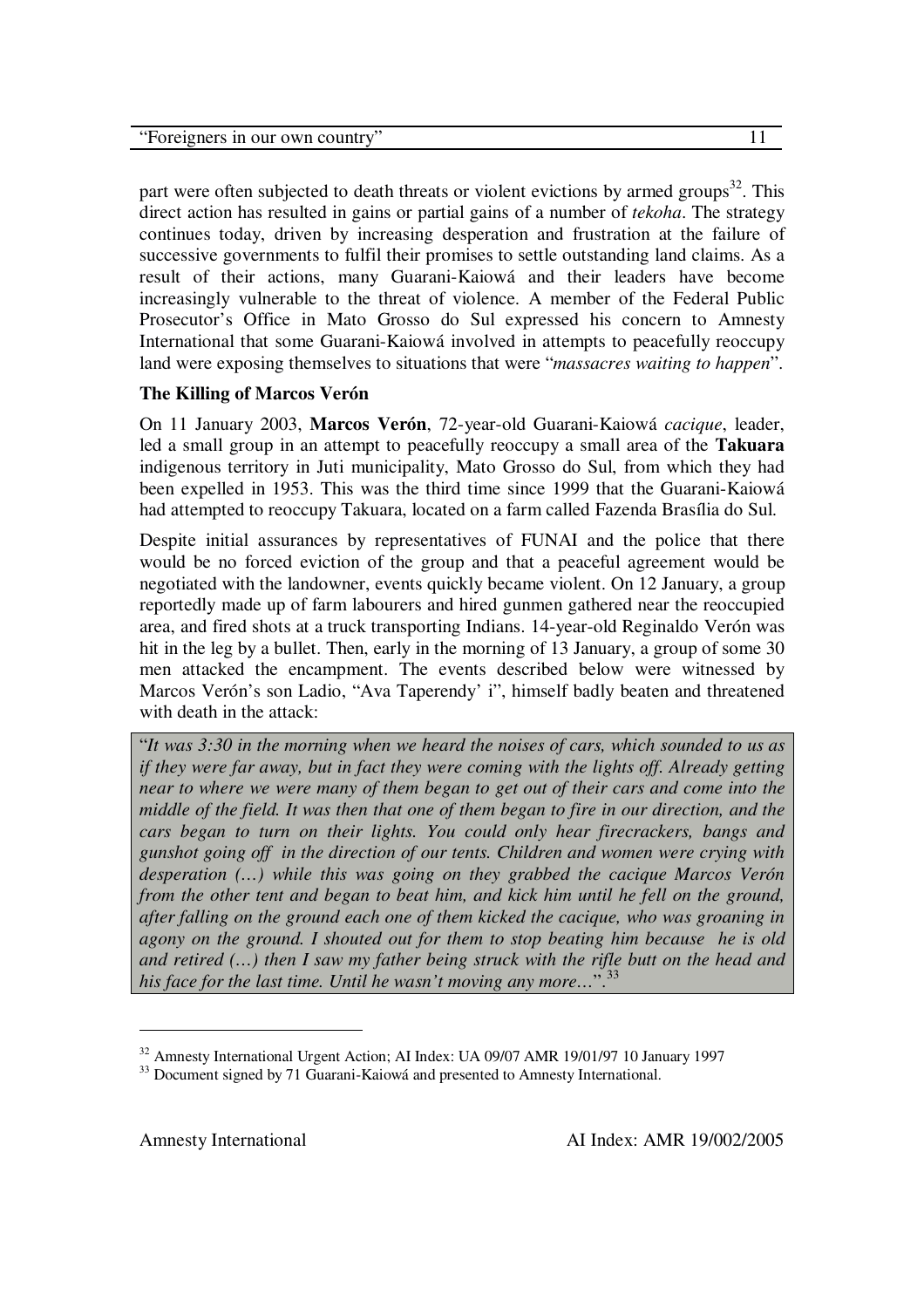Marcos Verón and his son were abandoned by the side of the road by the men who attacked them. Marcos Verón was taken to hospital where he died as a result of his injuries. Thanks to an immediate response and investigation into the attack by the Federal Public Prosecutor's office in Dourados, the arrests of several men quickly took place, while arrest warrants were issued for others. Suspected participants in the attack have been charged with a variety of crimes including murder, attempted murder, kidnapping and torture. The cases are expected to come before the courts later this year.

Marcos Verón lies buried at Takuara. His funeral was attended by representatives of the indigenous and human rights movements from across Brazil. His death had wide international repercussions - in 2000 he had travelled across the globe to campaign on behalf of Brazilian Indians in Europe. The peaceful occupation of Takuara continues in 2005, as the family of Marcos Verón and other Guarani-Kaiowá camped there await final demarcation and ratification of the territory.

Marcos Verón is not the first internationally renowned Guarani leader to have been killed as a result of efforts to secure land for his people. In 1983, **Marçal de Souza "Tupã'Y"**, an outspoken advocate of indigenous rights who represented Brazil's Indians in an audience with the Pope during his 1980 visit to Brazil and who spoke in defence of all the world's minorities at the United Nations, was shot dead in front of his home in Campestre, Antonio João municipality. Although a local landowner and estate manager were charged and tried for the killing after long delays, no one was ever convicted. As more than 20 years have passed since his murder, no one will ever be brought to justice, as the crime can no longer be tried under Brazilian law<sup>34</sup>.

Nor is Marcos Verón the only Guarani-Kaiowá to have been killed in recent years when peacefully reoccupying ancestral land. In 2001, a young Guarani-Kaiowá, **Samuel Martin**, was shot and killed during one such attempt at Ka'a Jari in Coronel Sapucaia municipality. According to information received by Amnesty International, although the crime was investigated at the time, no one has ever been charged with this killing.

The impunity surrounding the killing of Marçal de Souza, and the killing of Samuel Martin, paved the way for the death of Marcos Verón. It is therefore imperative that all those behind his killing, including whoever ordered the violent attack and expulsion of the Guarani-Kaiowá camped at Takuara on 13 January 2003, be brought to justice.

<sup>&</sup>lt;sup>34</sup> The crime has expired under the Brazilian statute of limitations Article 109, Brazilian Penal Code.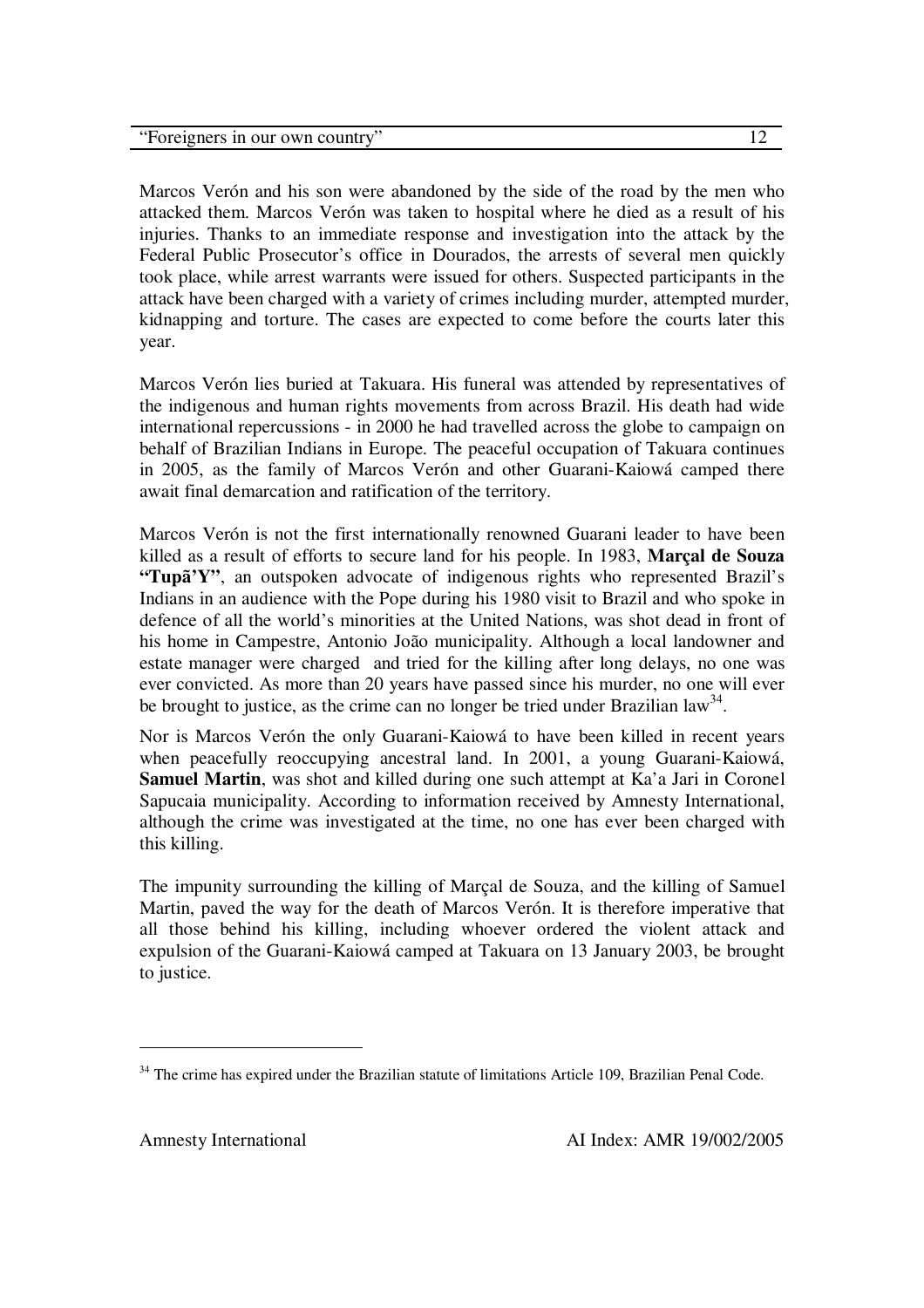#### **The struggle for land: hope amid destitution**

During August 2004, Amnesty International visited a number of Guarani-Kaiowá communities and peaceful occupations of ancestral land in Mato Grosso do Sul. In **Passo Piraju**, Dourados municipality, and **Guyra Roka**, Caarapó municipality, Amnesty International visited two communities of Guarani-Kaiowá living on the roadside in shacks covered with black plastic. These groups have taken the decision to live in pitiful conditions beside their former territories in the hope that their presence will speed up the demarcation process. In September, a month after Amnesty International visited Guyra Roka, the group of Indians living there peacefully reoccupied a small area of their ancestral land. A court order ordering their eviction was overturned by the regional federal court in December, and they remain on the site of their reoccupation today.

In **Cerro Marangatú,** Antonio João municipality, Amnesty International was shown the crops planted by a group of 90 Guarani-Kaiowá families who have been waiting for demarcation of their land since an official study was carried out in 1999. The demarcation was finally carried out in October 2004, and the Indians who for years had been crammed into an 11 hectare area, occupied a larger proportion of the demarcated territory in anticipation of its final ratification. They planted the area with crops of corn, manioc and potatoes. Unexpectedly, and contrary to numerous recent judicial rulings that allowed other groups to stay on reoccupied land, in January 2005 the regional federal court ordered their eviction from this larger area. In response to the eviction order, the community issued a statement saying:

"*We heard it said that the police are coming with a tractor to destroy everything. We would like to know who is going to feed our children…We would like to let the police know we are not leaving. This is final. We are not leaving the land alive"*.

After strong national and international condemnation of the eviction order, FUNAI reportedly entered into negotiations with the landowner. The federal public prosecutor's office lodged an appeal in favour of the Guarani-Kaiowá.

In Japorã municipality, while visiting the recently reoccupied **Yvy Katu** area, Amnesty International heard elders and leaders who were still mourning the death of two young men, Estevão Velasque and Nelson Rodrigues, who had committed suicide in the previous days.

#### **A final desperate cry for help: Guaraní Suicides**

In the late 1980s and early 1990s a macabre and tragic phenomenon made the Guarani-Kaiowá, and their neighbours the Guarani Nhandeva, a worldwide symbol for the desolation and annihilation of indigenous peoples. Young Nhandeva and Kaiowá, mainly teenage girls and boys, began to take their own lives in numbers that have increased alarmingly over the years. 305 such suicides took place between 1986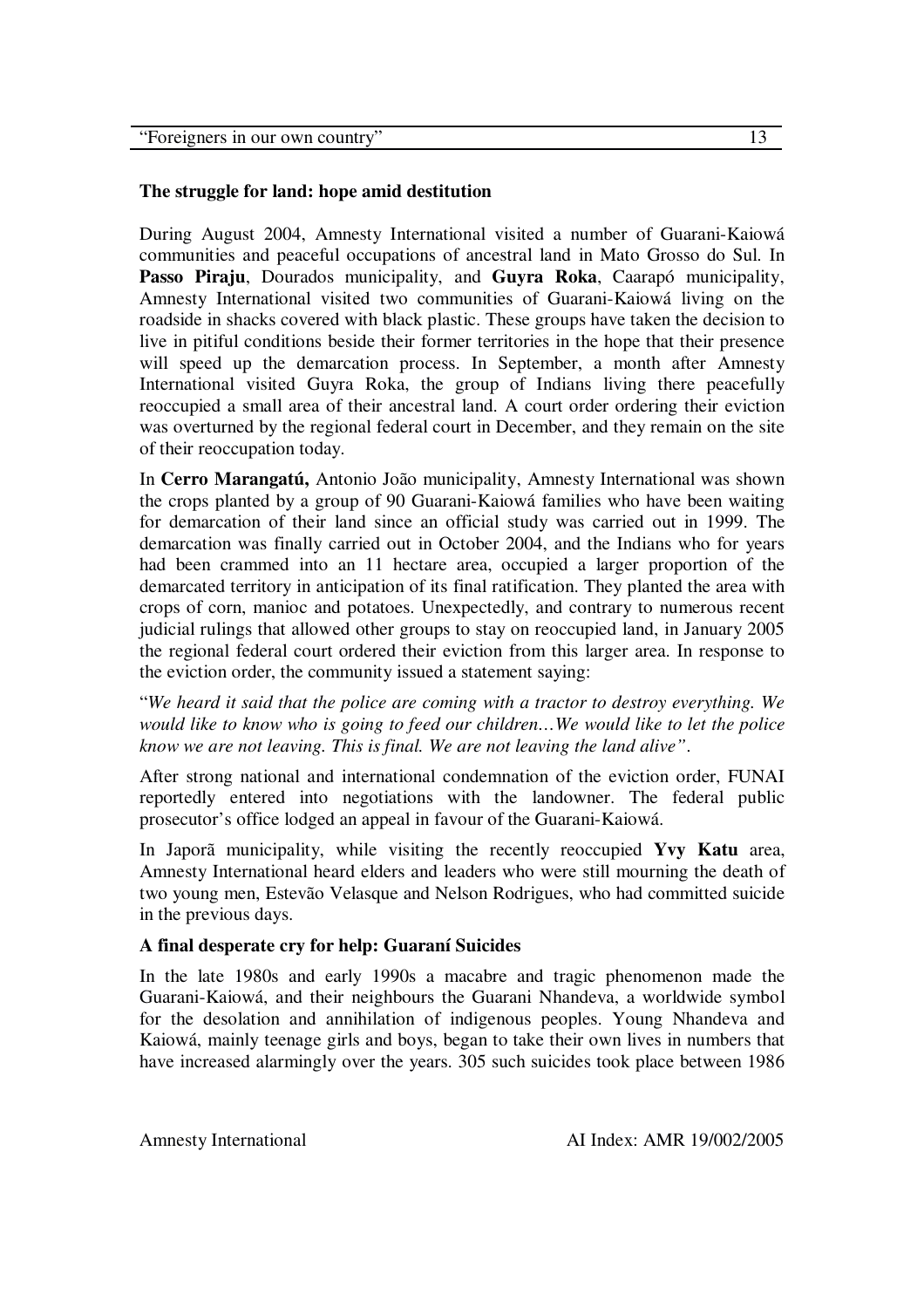and 1999. The numbers continue to rise, according to the government health agency FUNASA, which recorded 132 suicides during the period January 2001 to July 2003.

Although there is no single reason that explains the shocking numbers of Nhandeva and Kaiowá suicides, the Guarani-Kaiowá have repeatedly expressed their belief that the vicious circle of desperation brought about by denial of their access to land is a fundamental cause of suicide among them. A statement, sent by members of the Guarani-Kaiowá community living in the Yvy Katu territory to the authorities, clearly states how they believed that a governmental failure to deliver on promises regarding land demarcation contributed directly to the suicide of the two young men in August 2004:

"*Regarding two friends who began the struggle for the reoccupation of the Yvy Katu tekoha, in November 2003. Estevão Velasque, 27 and Nelson Rodrigues, 26. Two friends who believed in the final victory of demarcation of the tekoha, after negotiation with the courts in February 2004.*

*In all the meetings they always asked "so what's happening with the situation of our area"? It seemed that they were anxious to hear the end of the story, which would be total demarcation of the area. In July at a meeting, the question was the same when they affirmed that they were not going to give up the struggle, since in August the agreed deadline was approaching and if possible they would be ready to die if it was necessary, since someone always has to die for a just cause, only then do the courts remember to get on with the process*.

*Then finally August came and the media, which always throws bad news at indigenous people, said that perhaps the demarcation would take another year, or even two years or more. We believe that all this gave them a great shock, which was when they decided to commit suicide - Estevão Velsque on the night of the 7th August 2004, and Nelson Rodrigues on the 8 th of August 2004, in the Yvy Katu camp*".

Overall, the outlook for the Guarani-Kaoiwá is bleak. Killings of leaders, threats of evictions, precarious housing, poverty, rising infant mortality and suicide rates all paint a harrowing picture. It is clear that without a strong and strategic commitment on the part of the authorities to resolving the land claims of the Guarani-Kaiowá, there is every indication that the situation will deteriorate even further.

Fortunately, there are also some positive signs. At the end of last year, the long contested dispute for the **Panambizinho** territory in Dourados municipality was finally resolved. The struggle for Panambizinho dates back to 1945, when the federal government settled families of migrant workers on Guarani-Kaiowá land. Presidential ratification of the indigenous area took place in October 2004, and in November ownership papers were handed over to the community of 70 families during an official ceremony attended by the Minister of Justice, the President of FUNAI and the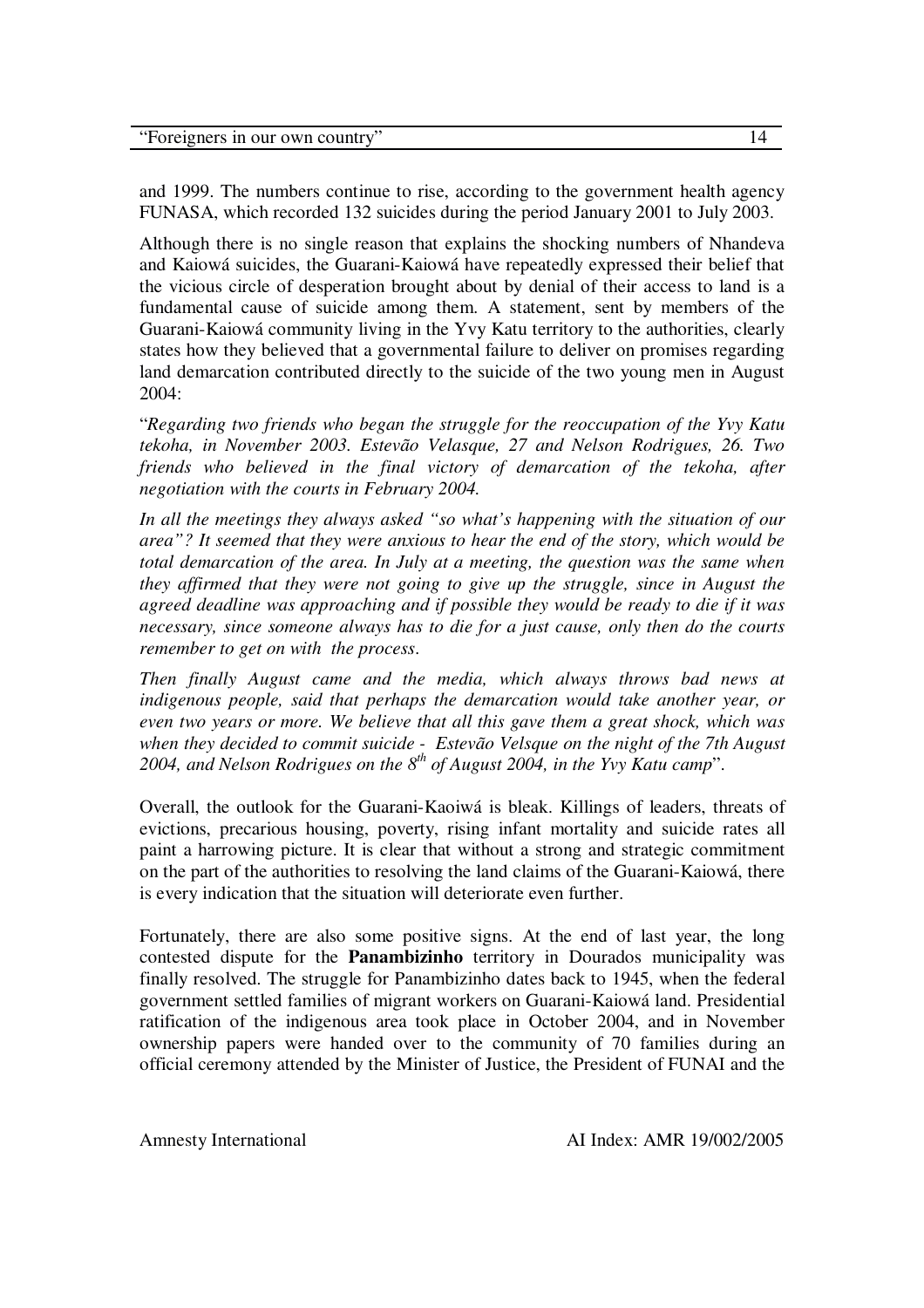Governor of Mato Grosso do Sul. Amnesty International hopes that this will not prove to be an isolated example.

#### **Raposa Serra do Sol: Ratification Postponed**

A region that has been the focus of substantial national and international attention in recent years is the Raposa Serra do Sol indigenous area located in the north-east of Roraima state near the border between Brazil and Venezuela. This large area<sup>35</sup> contains the ancestral lands of the Ingarikó, Macuxi, Patamona, Taurepang and Wapichana indigenous peoples. The five groups together number an estimated 15,000<sup>36</sup>, although the Macuxi are by far the most numerous. For more than 30 years, these Indians have been campaigning for official recognition of their entitlement to ancestral lands.

During this period, they have continuously faced threats, attacks and violent evictions in their struggle for land rights. Failures by successive governments to ensure their entitlement to their land have left them vulnerable to attacks and land invasions by illegal settlers, rice cultivators, loggers, and prospectors, among others. The dispute has seen over 20 indigenous people killed, while hundreds more have been beaten, their homes and livestock destroyed by local landowners, settlers and members of the military police. Human rights defenders working in favour of the Indians have been subjected to threats, intimidation and violence.

On 2 January 2003, Aldo da Silva Mota, a leader of the Macuxi, was killed in Raposa Serra do Sol. An initial autopsy, carried out locally, claimed that he died of natural causes. However, following protests from indigenous groups, a second autopsy was carried out in Brasília. This stated that he had been shot in the head, while his hands were in the air, most probably when kneeling on the ground. It indicated that he was the victim of a probable execution. Three men have been charged with involvement in the killing, and will go to trial in the near future. They have not been detained.

During a visit to Brazil in November 2003, Amnesty International's Secretary General Irene Khan met with both the President, Luiz Inácio Lula da Silva, and the Minister of Justice, Márcio Thomaz Bastos. During these meetings, she raised the issue of the violence affecting Indians in Raposa Serra do Sol among broader concerns related to indigenous peoples. Both the President and the Minister of Justice explained that delays in ratification of the territory were the result of a deliberate government policy

 $35$  Just under 1.7 million hectares, roughly 7% of the total area of Roraima state.

<sup>36</sup> Conselho Indígena de Roraima (CIR) website: http://www.cir.org.br/raposa\_geral.asp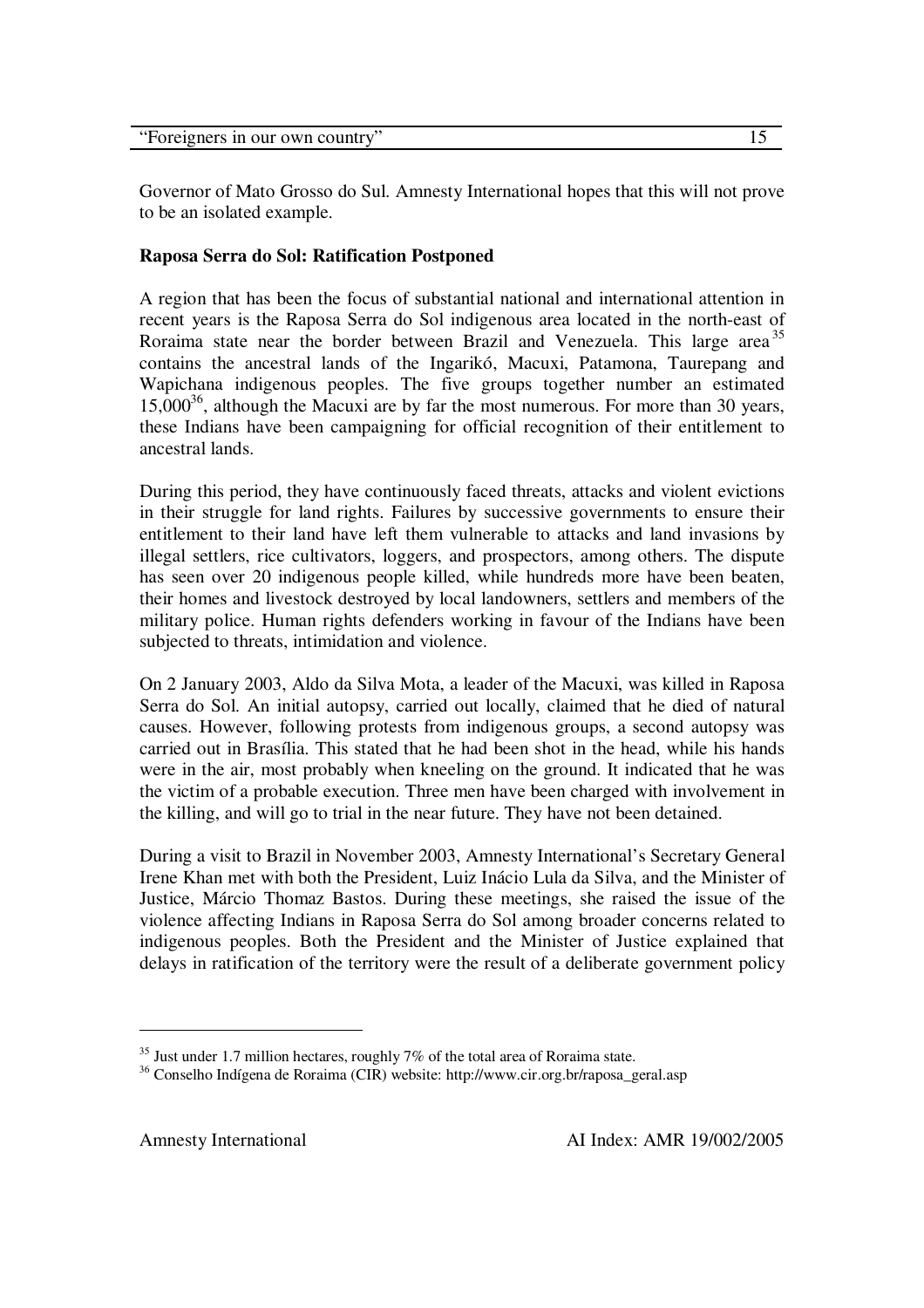| "Foreigners in our own country" |  |
|---------------------------------|--|
|                                 |  |

intended to guarantee the safety and rights of both Indians and settlers<sup>37</sup>, in order to ensure a lasting and safe resolution. President Lula further stressed that international pressure on the previous administration had forced them to adopt measures that failed to take into account these requirements.

For this reason many were surprised when, on 23 December 2003, having given no prior warning or apparent provisions for avoidance of conflict in the area, the Minister of Justice announced imminent presidential ratification of the demarcation process to officially declare Raposa Serra do Sol as one continuous indigenous area. The ratification had been pending since 1998. Over the years, members of the Roraima state government, landowners and elements in the armed forces have tried many ways to block the process of demarcation.

On 6 January 2004, following the announcement of the planned ratification, a group of settlers invaded a Catholic mission in the indigenous area. They held three missionaries hostage for three days, reportedly subjecting them to psychological torture and humiliation. The settlers, who were reportedly coordinated by local landowners, also blocked roads and threatened further attacks against Indians. The ratification was postponed, and subsequently further delayed by legal appeals. Continued legal wrangling centered on whether Raposa Serra do Sol should be ratified as one whole continuous area, or as a series of multiple areas interspersed by non-indigenous settlements.

On 23 November 2004, during a visit to the region by the Federal Minister of Justice, Márcio Thomaz Bastos, three indigenous settlements of the Macuxi Indians were attacked by a group believed to made up of rice cultivators and indigenous people associated with them. During the attack, 37 houses were destroyed and one Macuxi Indian was injured by bullets. The attacks further increased the tension between indigenous peoples and opponents of the declaration of Raposa Serra do Sol as an indigenous area.

In December 2004, the Inter-American Commission of Human Rights of the OAS issued precautionary measures, *medidas cautelares*, in response to the November attacks, calling for investigations into them and protection of Indian communities in Raposa Serra do Sol<sup>38</sup>. So far, no protection has been provided. A delegation of the CIR, *Conselho Indígena de Roraima*, Indigenous Council of Roraima, had already

 $37$  Non-indigenous people who have established themselves on indigenous territories and who are

regarded as invaders by the Indian community.<br><sup>38</sup> In urgent cases, the Commission may request that precautionary measures be taken by member states to protect persons from irreparable harm. The state is given some time to respond to the measures and must clarify what measures they have undertaken in order to avoid irreparable harm to the individual.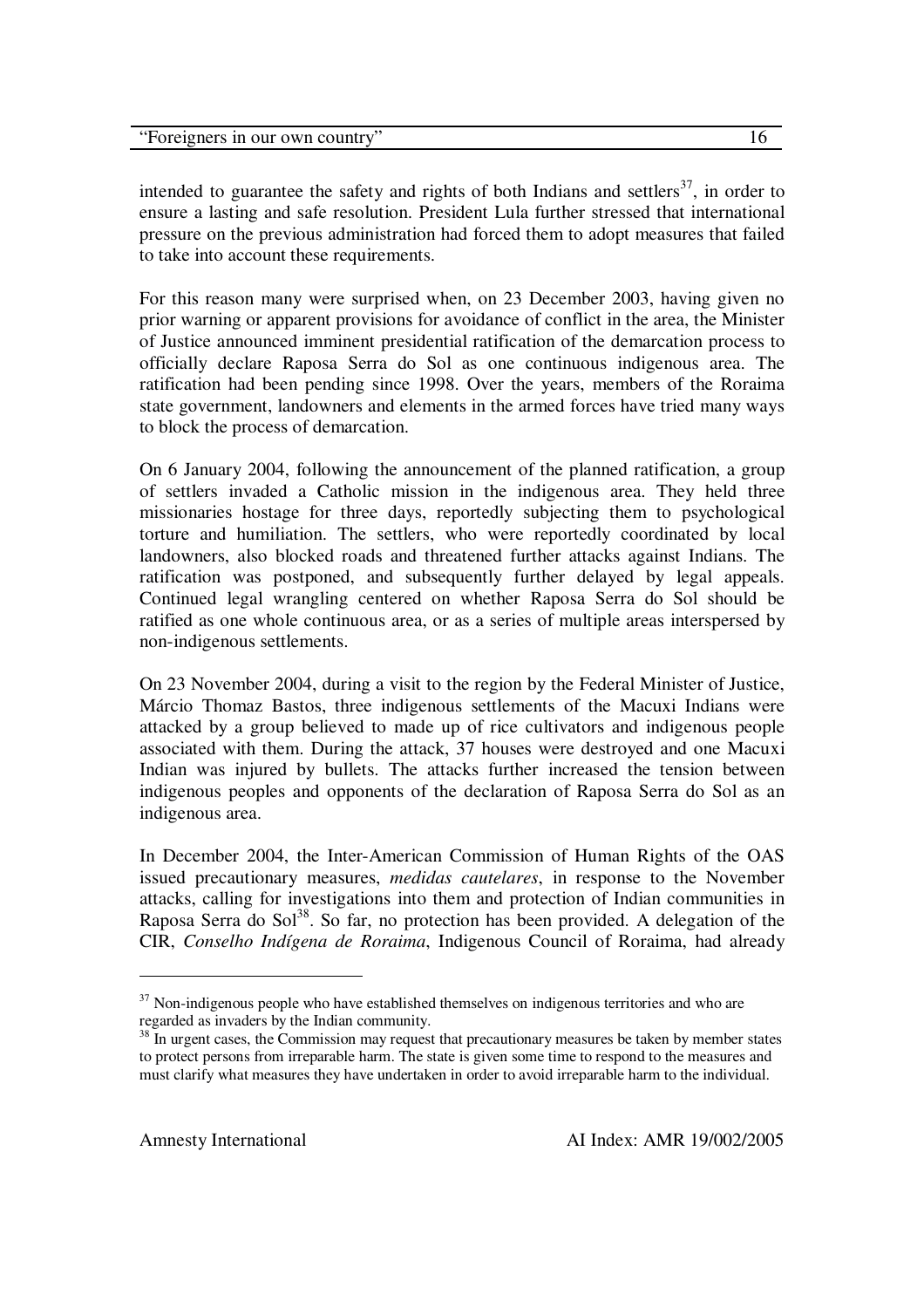presented a report about the situation to the Inter-American Commission in March 2004.

At the beginning of 2005, final ratification was still subject to legal disputes in the federal supreme court, *Supremo Tribunal Federal*, STF.

#### **4. Impunity and Insecurity**

Impunity for human rights violations in Brazil is pervasive and persistent. This is very often the case with regard to the killings of Brazilian Indians. An attack on indigenous peoples by settlers that caused particular national and international outrage was the Tikuna massacre, which took place in 1988. Shrouded in impunity for many years, there were hopes that justice had been served with the sentencing of the 14 men believed responsible in 2001<sup>39</sup>. They were convicted on a charge of genocide, only the third such conviction in Brazilian legal history. However, a recent ruling overturned the sentence of and acquitted the man convicted of ordering the killings, and reduced the sentence of all others involved.

In addition to the violence that is so often generated in the context of land disputes, Indians also suffer when there is a failure by the State to protect them from invaders on their land, as was the case in the Cinta Larga Roosevelt territory in 2004, or often when there are specific security needs, as in the cases of the Truká and Xukuru in Pernambuco, that go unheeded.

#### **The Tikuna Massacre – Still Waiting for Justice**

It is over 17 years since 14 Tikuna Indians were massacred at the mouth of Capacete Creek, just outside the São Leopoldo indigenous area in the state of Amazonas. Hopes that the 2001 conviction of the man believed to have ordered the killings would be a crucial victory against impunity proved to be short lived. In October 2004, a federal court overturned the sentence of the timber merchant accused of having ordered the massacre, and reduced the sentences of all those convicted of participating in the attack, including those tried *in absentia*.

The killings occurred on 28 March 1988. A group of 100 Indians from four communities – men, women and children – were waiting at Capacete Creek for the return of a delegation who had gone to report the theft of a bull. They were apparently picnicking and singing when they were attacked by a group of gunmen, local settlers allegedly hired by the timber merchant, who had a long running dispute with the Tikuna about the illegal extraction of timber on their land. After the first shots were

<sup>39</sup> Only six of the men were taken into custody. The remaining 8 were tried *in absentia.*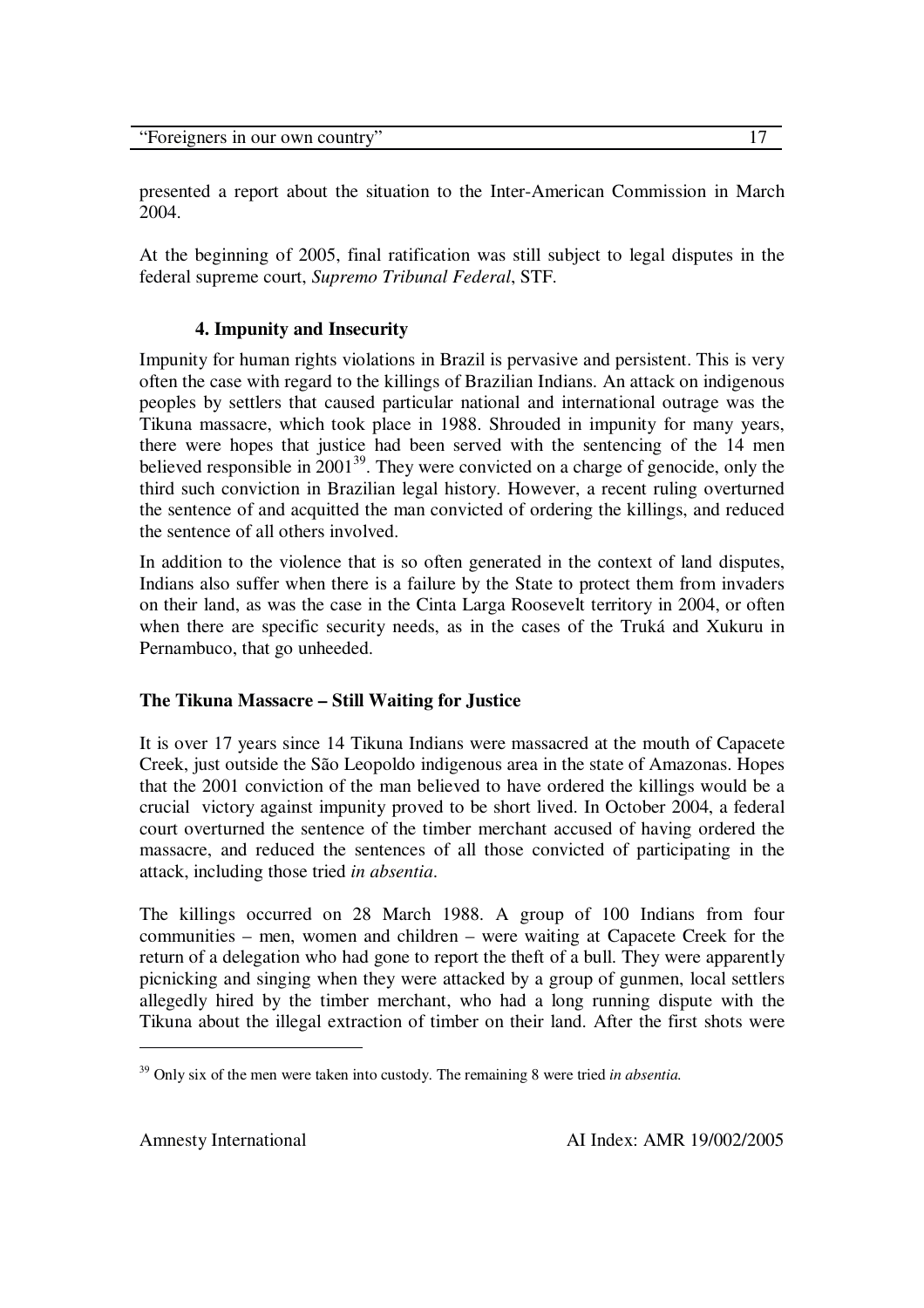| "Foreigners in our own country" |  |
|---------------------------------|--|
|                                 |  |

fired, the Indians started to run for cover: some headed into the forest, some tried to escape in canoes, some took refuge in a house. Six of the 14 Indians killed were children, as were several of the 23 injured. Most of those killed had tried to escape by boat. The bodies of 10 of the victims, apparently swept away by the river, were never recovered.

After so many years have passed, the failure by the authorities to bring to justice those who ordered the killings can only reinforce the insecurity felt by indigenous peoples in Brazil. It serves to strengthen an unfortunate and potentially lethal message that Indians can be killed with impunity. The Tikuna people continue to be threatened and harassed in 2005.

#### **Tragedy forewarned - The Cinta Larga**

The Cinta Larga live in 34 communities spread out over several indigenous areas in the border region of Mato Grosso and Rondônia states in north-west Brazil. At present, they number about 1300, compared to an estimated 5000 in 1968. Confrontations between the Cinta Larga and intruders on their land are on record as long ago as the 1920s. Over the years their land has been invaded by rubber extraction companies, loggers and diamond prospectors. Such invasions have a bloody history. In 1963, a Cinta Larga settlement was attacked by men acting on the orders of rubber plantation owners, an incident which has become known as the massacre of the  $11<sup>th</sup>$  parallel and during which eyewitnesses described seeing a woman hung up and cut in half while still alive. This massacre resulted in international condemnation of the Brazilian state for violating the rights of indigenous peoples. In 1969, FUNAI made "official" contact with the Cinta Larga for the first time.

In 1999, large deposits of diamonds were discovered in the Cinta Larga's "Roosevelt" area. In 2000, illegal prospectors, *garimpeiros*, entered the territory in search of diamonds. The resulting tension and conflict between the Cinta Larga and the prospectors led to the killings of two prominent leaders, Carlito Cinta Larga in December 2001, and César Cinta Larga in April 2002.

In March 2002, the federal authorities initiated a joint operation to remove some 2500 prospectors from the area involving teams of both federal police and Indians. However, only a month later this cooperation was suspended when four Cinta Larga leaders were arrested by the federal police. The leaders, who were all well known opponents of the prospectors, were taken into custody on suspicion of several alleged crimes, but were released without charge after six days.

In 2003, an intervention by the Federal government once more led to the expulsion of prospectors, which was completed by August of that year. Nevertheless, tension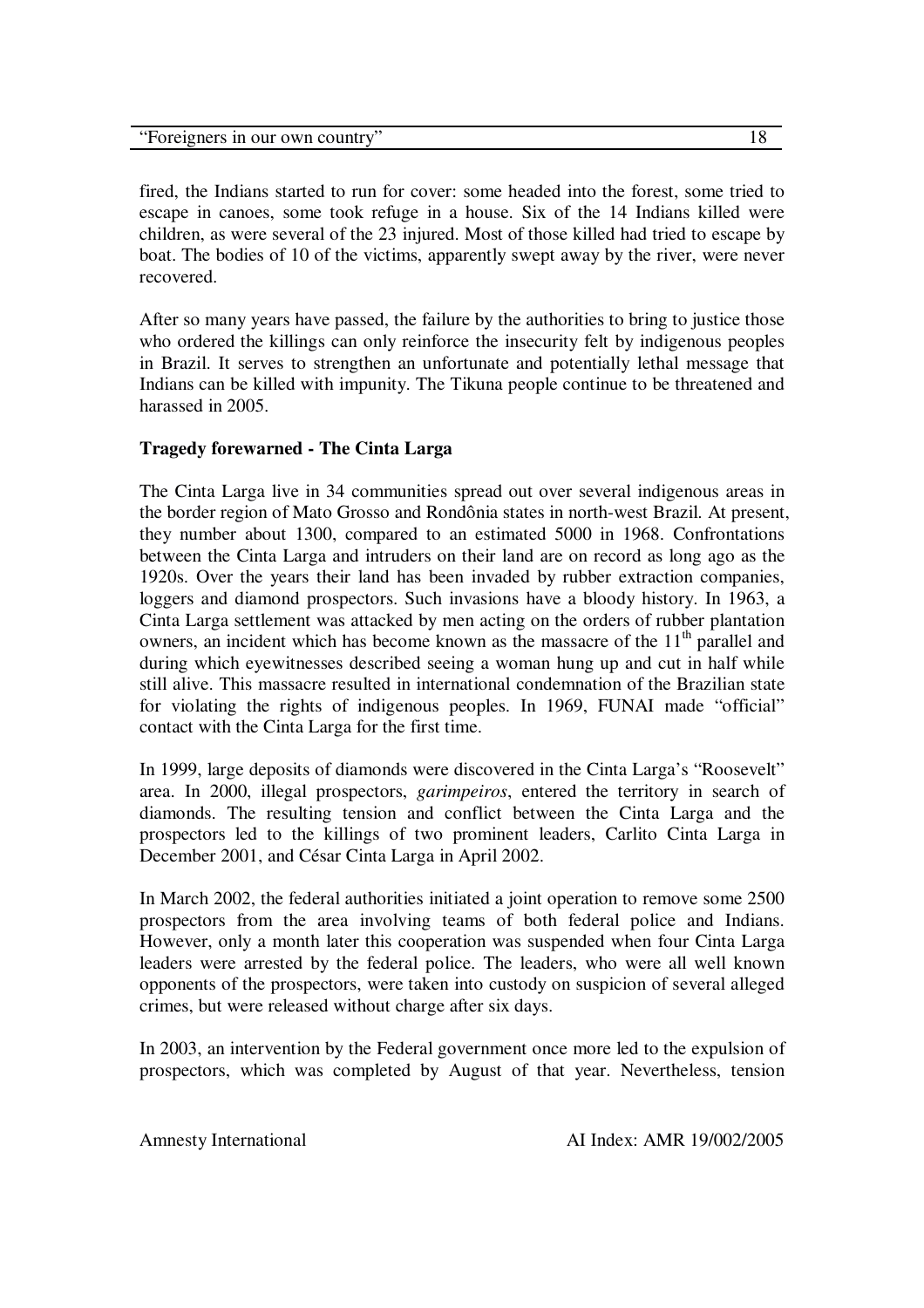| "Foreigners in our own country" |  |
|---------------------------------|--|
|                                 |  |

between the Cinta Larga people and the prospectors continued to build. Many of the latter continued with their activities despite the expulsions. In December of that year, an investigative commission formed by members of the Rondônia legislative assembly warned of impending violence and called for federal intervention, including the presence of the army, in order to prevent conflict and illegal mining in the region. This was not provided.

On 7 April 2004, a group of armed Cinta Larga Indians attacked prospectors who were illegally mining diamonds in the Roosevelt area, killing 29 prospectors. An investigation was opened by police, who announced in November last year that 10 members of the Cinta Larga indigenous community would be charged with the killings. Had the Brazilian government taken heed of the warning of the investigative commission and acted swiftly, this tragedy might well have been avoided.

An apparent revenge attack took place within weeks. On 18 May, 14 year old **Moises Cinta Larga**, was shot and killed inside the Roosevelt area. An eyewitness who was accompanying him said that they were ambushed by a group of men wearing hoods to conceal their identity. Within a week of the incident, federal police arrested three prospectors in connection with the killing.

#### **The Xukuru of Pernambuco**

Some 10,000 Xukuru people live in the north-eastern coastal state of Pernambuco in an area of 27,000 hectares near the town of Pesqueira<sup>40</sup>. Although this land was demarcated in their favour in 1992, in 2005 they occupy only part of it, as some compensation claims for farmers on the land have still not been fully settled. Final registration of the territory has not yet taken place.

Amnesty International has documented a long history of violence against Xukuru leaders committed in the context of their campaign for land rights. In May 1998, nationally renowned *cacique* **Chicão Xukuru** was shot and killed. Shortly after this, in April 2001, **Chico Quelé**, another leader, was shot dead. Most recently, on 7 February 2003, the current *cacique* of the Xukuru people and the son of Chicão Xukuru, **Marcos Luidson de Araújo**, known as "Marcos Xukuru", and his 12-yearold nephew escaped from an apparent ambush in which two other indigenous men, **José Ademilson Barbosa da Silva** and **Josénilson José dos Santos**, were killed.

Over the years, Amnesty International has spoken to NGOs, members of the federal Public Prosecutor's office in Brasília and successive federal governments who have

<sup>&</sup>lt;sup>40</sup> In 1999 6363 Xukuru were registered. ISA – Encyclopedia of Indigenous Peoples.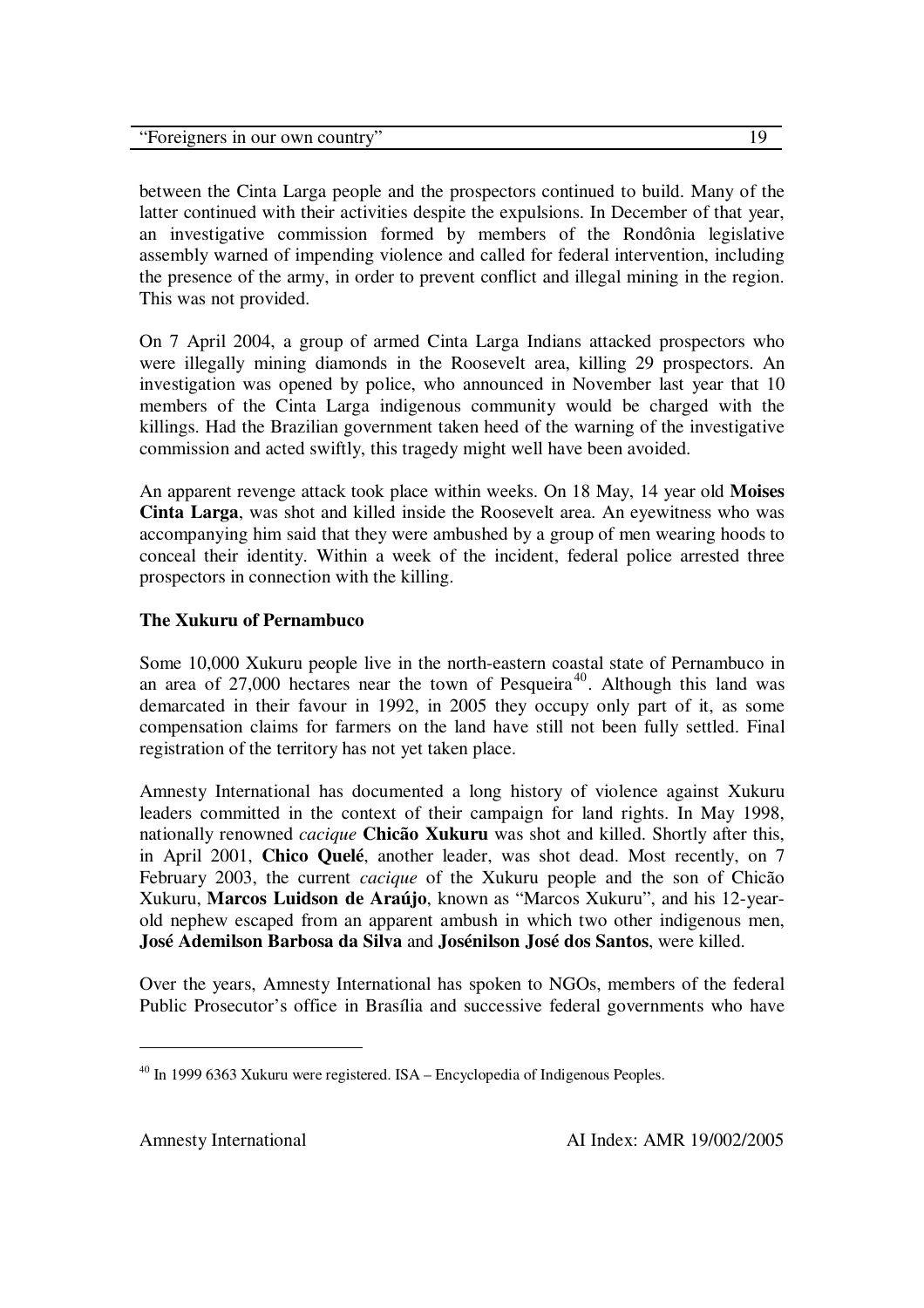|  | "Foreigners in our own country" |  |
|--|---------------------------------|--|
|  |                                 |  |
|  |                                 |  |

informed the organisation that there has been a pattern of discrimination against the Xukuru, and a continued failure by regional federal representatives in Pernambuco to provide them with access to justice. Amnesty International has been repeatedly informed that investigations and prosecutions of attacks and killings of Xukuru leaders are consistently hampered by prejudice and vested interests.

According to information received by Amnesty International, the investigation into the attack on Marcos Xukuru and his companions followed this pattern. Although the subsequent federal police investigation identified two men implicated in the attack, only one was charged. Amnesty International has also been informed, despite the fact that Marcos Xukuru was lucky to escape with his life, that the Pernambuco federal public prosecutor's office accused him of provoking the attack, and that no charges for his attempted murder were ever filed. One man has been charged with the murders of Adenílson Barbosa da Silva and Joséilton José dos Santos.

In October 2002, as a result of persistent threats against them, the Inter-American Commission on Human Rights had called on the Brazilian authorities to implement precautionary measures by supplying Marcos Luidson and his mother with effective protection, but this was not done.

#### **Previous Killings of Xukuru Leaders**

Marcos Luidson de Aráujo's father, **Francisco de Assis Araújo**, known as **"Chicão Xukuru"**, the charismatic *cacique* who headed the Xukuru's peaceful reoccupation of their land in the 1990s, was shot and killed by a gunman when visiting his sister in Pesqueira in 1998. As well as campaigning on behalf of the Xukuru, he also was coordinator of a regional indigenous rights group, *Articulação dos Povos Indígenas do Nordeste, Minas Gerais e Espírito Santo 41* . Although there was always substantial evidence to indicate that the killing of the *cacique* was a direct result of his struggle for recognition of Xukuru land rights, federal police investigating his murder initially only followed lines of investigation that discredited this version of events. This included allegations that he had been killed as the result of an internal Xukuru power struggle, or the victim of a crime of passion. Only after substantial national and international pressure was brought on the authorities did they investigate his killing in the context of his work campaigning for land.

Hopes of seeing those responsible brought to justice faded when the gunman believed to have carried out the shooting was killed in the state of Maranhão in August 2001, while the farmer accused of ordering the attack, José Cordeiro Santana, committed suicide in suspicious circumstances in a federal police cell within weeks of his arrest in May 2002. However in November 2004, Rivaldo Cavalcante Siqueira, was

<sup>&</sup>lt;sup>41</sup> Articulation of Indigenous Peoples of the Northeast, Minas Gerais and Espírito Santo, APOINME.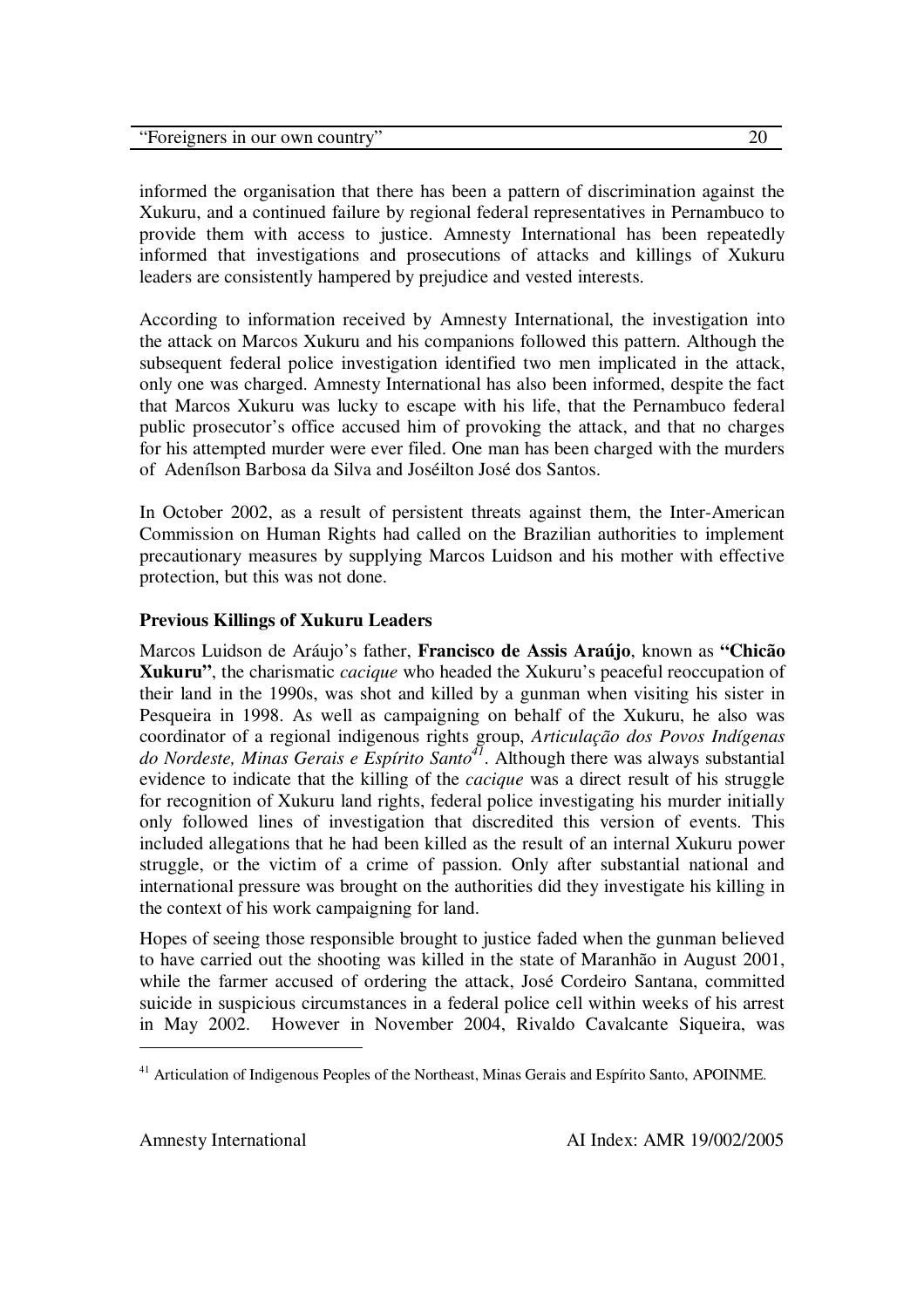sentenced to 19 years in prison for acting as an intermediary between the two men. Not only is this an important victory against impunity, it also offered conclusive proof that Chicão Xukuru was killed in order to stop his campaign for Xukuru land rights.

On 23 April 2001 another Xukuru leader, **Francisco de Assis Santana**, known as Chico Quelé, was shot dead in Pesqueira while on his way to meet members of FUNAI. Once again, Amnesty International is concerned that the investigation into his killing fits a pattern of discrimination against the Xukuru by the federal authorities in Pernambuco. In 2002, the federal police issued arrest warrants for two Xukuru men, one of them the *vice-cacique*. The Xukuru community and lawyers working for CIMI immediately took up the defence of these two men, arguing that the authorities were mistaken in their investigation, and that this was the result of an attempt to protect the real perpetrators of the crime. One of the men was arrested and held in a high security prison while the other went into hiding. An initial attempt to overturn the two arrest warrants, through *habeus corpus*, was rejected by the regional federal court in Recife. However, an appeal against this decision was lodged, and in July 2003 the *Supremo Tribunal Federal*, federal supreme court, in Brasília, overturned the arrest warrants and ordered the release of the men. Despite this decision, it appears that the state judicial authorities intend to bring them to trial in the near future.

#### **Protection of leaders at risk: a persistent failure to reach a solution**

The failure of the Brazilian authorities to investigate and identify the authors of the many death threats against him, and the failure to provide effective and suitable protection for Marcos Xukuru and his family left him exposed to the attack which took place in February 2003. Despite renovation of the *medidas cautelares*, requesting his protection by the Inter-American Commission of Human Rights, this was not provided. Although the Xukuru made a proposal setting out measures for protecting the whole community, and made suggestions as to individuals who could provide police protection for Marcos, they did not reach an agreement with the authorities.

According to reports, a special team of Pernambuco federal police assigned to protect Marcos and his mother in November 2003 instead used their presence in Pesqueira as an opportunity to question and intimidate members of the Xukuru community. The question of insecurity continues to be grave, and Marcos Xukuru continues to be at risk, receiving at least two explicit death threats in 2004.

For years, the Xukuru and others have denounced their treatment at the hands of the Pernambuco federal police as hostile, and against their interests. For this reason, they asked for protection for Marcos Xukuru and his mother to be provided by police from another state, or different police force<sup>42</sup>. So far, the authorities have failed to provide

 $42$  Brazil has four police forces: the federal police and the federal transport police responsible to the Ministry of Justice; and two state forces – the military police and the civil police.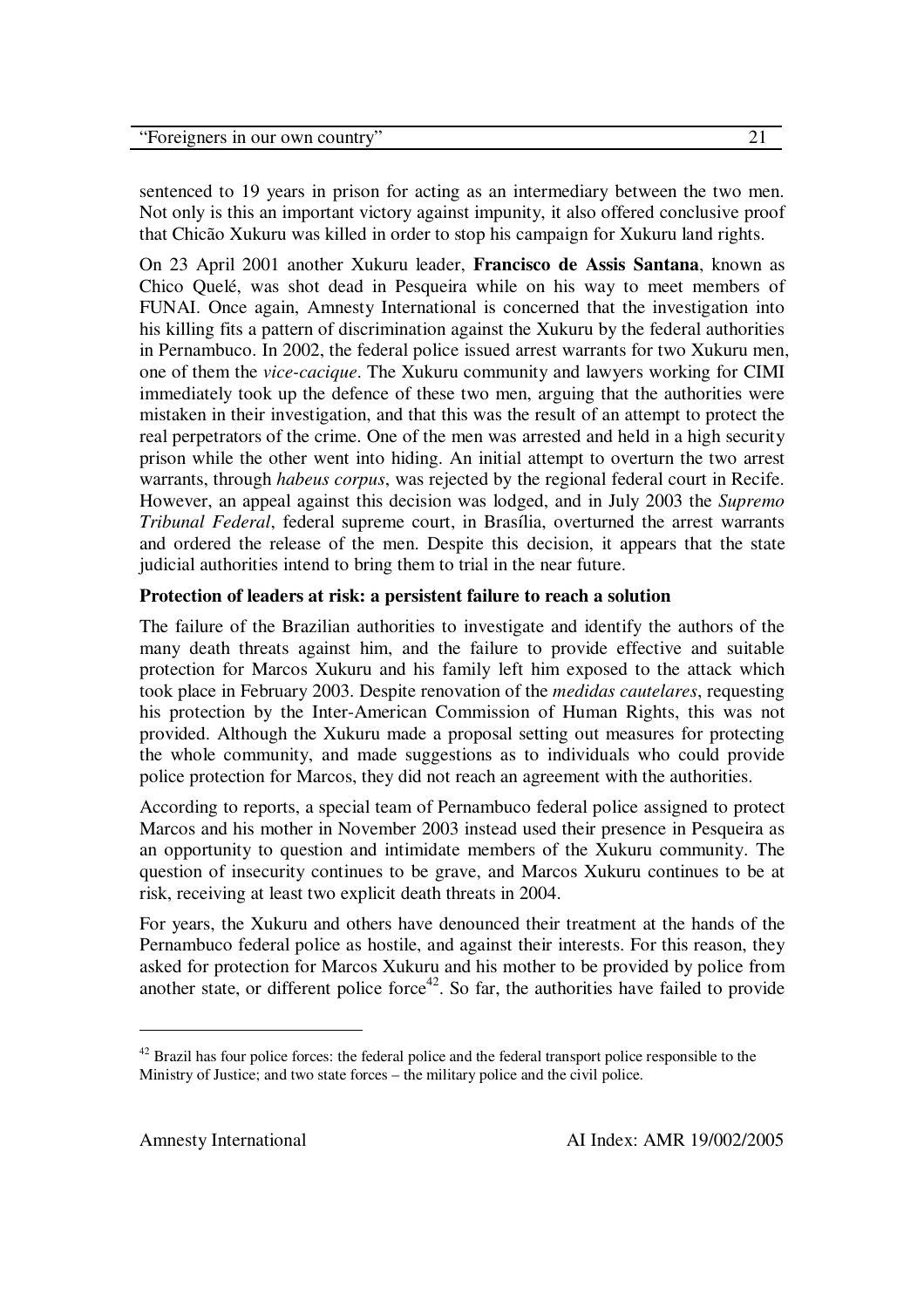| "Foreigners in our own country" |  |
|---------------------------------|--|
|                                 |  |

him or his mother with any effective protection. The Xukuru community continue to highlight what they perceive as a failure by the authorities to address their needs as a group. According to information recently received by Amnesty International, there are plans for an independent organisation to draft a security proposal for the Xukuru.

#### **Harassment of Human Rights Defenders in Pernambuco**

Within a pattern of harassment, threats and attacks against human rights defenders that occur across Brazil, in recent years there has been an escalation in what appear to be judicial attempts to intimidate human rights defenders working for justice for killings of Xukuru leaders and in defence of the Xukuru community in general. This intimidation, principally directed against lawyers and staff members of CIMI, has taken the form of lawsuits brought by federal police officers, accusing CIMI staff of making defamatory statements in the course of their work. While Amnesty International recognises that individuals have the right to defend themselves against malicious statements, the misuse of such laws in order to restrict freedom of expression and the legitimate work of human rights defenders, is unacceptable. Article 12 of the United Nations declaration on human rights defenders states:

"*The State shall take all necessary measures to ensure the protection by the competent authorities of everyone, individually and in association with others, against any violence, threats, retaliation, de facto or de jure adverse discrimination, pressure or any other arbitrary action as a consequence of his or her legitimate exercise of the rights referred to in the present Declaration*." 43

There has also been a recent attempt by Pernambuco's military police to intimidate human rights defenders working in the state. On 16 September 2004, Dominici Mororó, a lawyer who works for several organisations including CIMI, the Pastoral Land Commission, CPT, and the National Movement of Human Rights, MNDH, was pursued by men on motorcycles and in a car as he attended meetings in Recife. Suspicious, he called the police, who acted swiftly to arrest three of his pursuers, who were revealed to be military police officers working in the military office of the Pernambuco state government. The men were in possession of revolvers, surveillance equipment and a dossier that contained detailed information not only on Dominici Mororó, but also numerous other human rights defenders working in the state. The incident has been reported to the federal authorities by several NGOs and the Brazilian Lawyer's Association as well as to the United Nations Special Representative on Human Rights Defenders, Hina Jilani. Amnesty International is not aware of any action taken against the three police officers, who were released shortly after their detention.

<sup>&</sup>lt;sup>43</sup> Declaration on the Right and Responsibility of Individuals, Groups and Organs of Society to Promote and Protect Universally Recognized Human Rights and Fundamental Freedoms. Geneva Assembly resolution 53/144, 8 March 1999.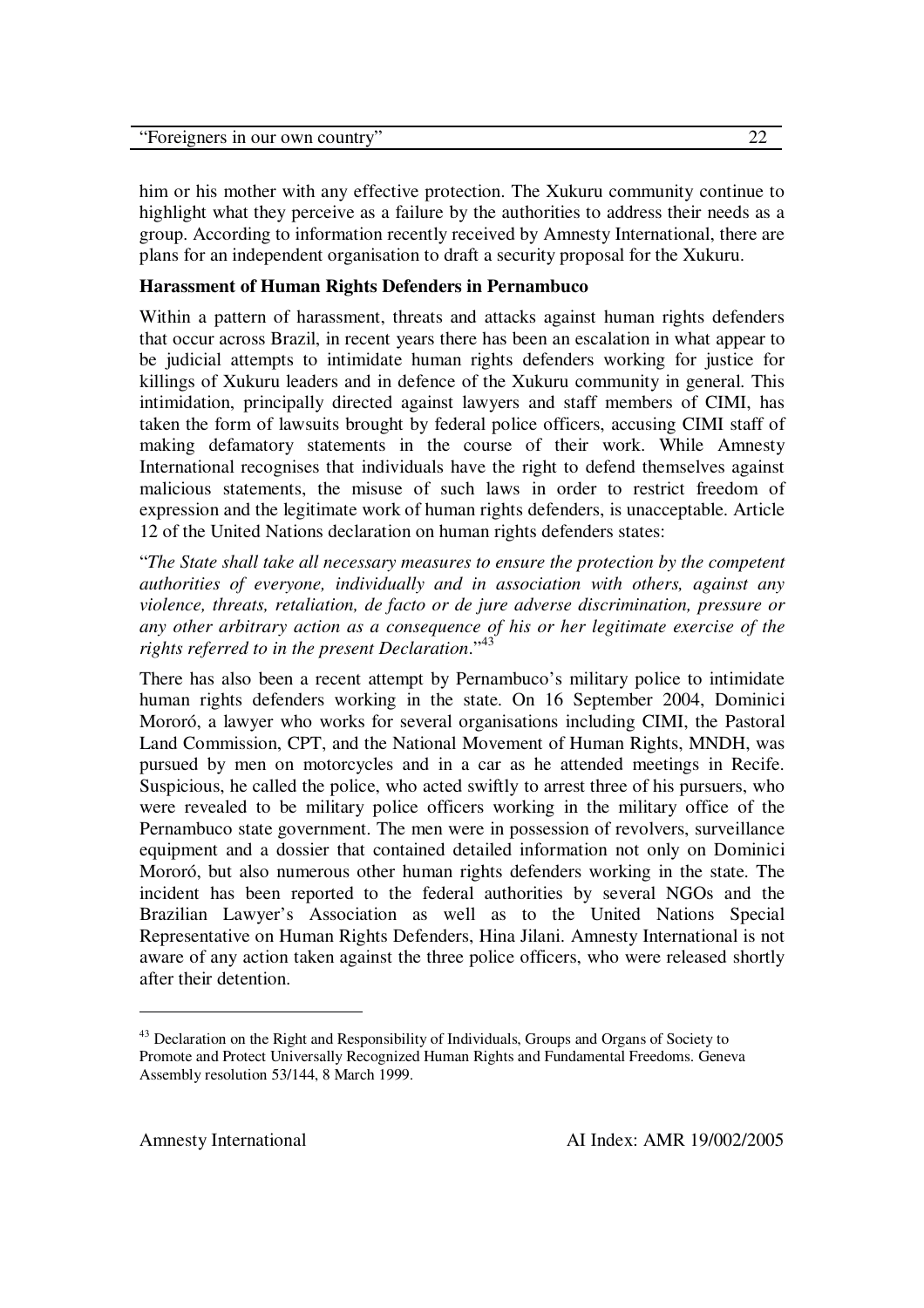#### **Caught between "Crocodiles and Lions" - The Truká**

The Truká indigenous territory of nearly 6000 hectares lies deep in the state of Pernambuco, near the border with Bahia. It is situated on an archipelago called the Ilha de Assunção, on the São Francisco river in the municipality of Cabrobó. Approximately 3000 Truká live in the territory, which they began to reoccupy in the mid 1990s. Although the demarcation process is underway, this has been stalled since 2002, reportedly due to threats made against the technical team working in the area at the time. The situation faced by the Truká is particularly problematic due to substantial illegal cultivation of marijuana in the region. As a result of this, there is a strong presence of heavily armed organised criminal groups in the territory.

When Amnesty International attended a public meeting in the Truká territory in August 2004, its delegate heard a leader state that the community was caught between the "crocodiles and the lions", meaning that it is caught in the crossfire between the criminal gangs involved in the drug trade, and the police. Many of those present cried as they spoke of the violence and fear that they suffered, their sadness at the numbers of families leaving the territory because of the violence, and their feelings of vulnerability towards both police and criminals. Representatives said that the territory was "*in the hands of whoever wants to dominate through the use of firearms*" and that the police, when they came in "*instead of going after criminals, they're beating up people who have nothing to do with them*". They admitted that a tiny minority of the Truká, no more than a few known individuals, were involved in illegal criminal activity.

The problem faced by the Truká mirrors the experience of many poor urban communities in Brazil where there is a proliferation of arms and an illegal drug commerce. On the one hand, the community suffers from the presence of heavily armed drug traffickers and high levels of violence, while on the other they are collectively labelled as criminals by the authorities.

#### **The Killing of José de Nó and Nilson Felix**

On 4 January 2001, police officers and unknown persons became involved in a shootout during a military police operation in Cabrobó. During the incident, two police officers were killed, and a Truká bystander, **Nilson Felix**, injured. Nilson Felix was initially taken to the local hospital for treatment. Due to the gravity of his injuries, it was decided to transfer him by car to nearby Petrolina, accompanied by his father, **José de Nó Felix**, a nurse and a driver. Witnesses say that a group of military police in balaclavas stopped the car, and abducted the two Indians, ordering the nurse and the driver to return home. This was immediately reported to the federal police by the Truká. After three days of searches, the mutilated and badly burnt bodies of the two men were found in a neighbouring municipality. On 8 January, representatives of the Truká, including the current cacique **Aurivan dos Santos Truká,** travelled by bus to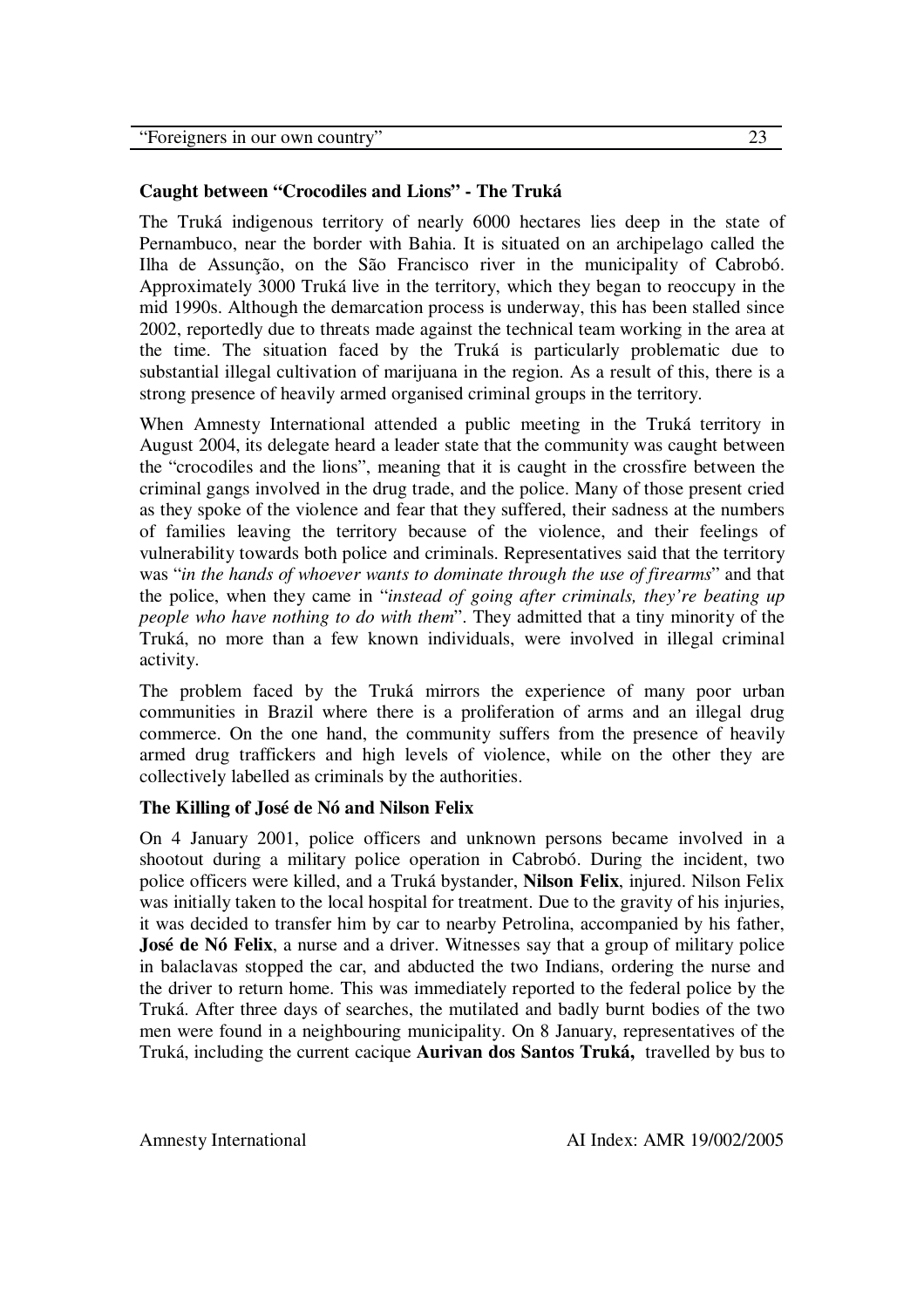| "Foreigners in our own country" |  |
|---------------------------------|--|
|                                 |  |

denounce the killings to the state authorities in Recife. During their journey, the bus was boarded by military police officers who reportedly warned them not to speak to anyone about what had happened, or "someone would blow their heads off". Although an investigation into the killings was opened at the time, Amnesty International is not aware of any charges brought in relation to the crimes.

#### **Abandoned by the State**

For many years, the Truká have made visits to the federal government in Brasília to appeal for assistance in resolving their security situation. In early 2003, a federal commission that included the federal Human Rights Secretary travelled to Cabrobó for a meeting with the Truká. However, apparently for security reasons, he did not enter the indigenous territory, and the meeting proved inconclusive. Further attempts by the community to arrange meetings with the federal authorities have so far failed.

The insecurity of the Truká is exacerbated by the lack of any official state presence inside the territory. FUNAI and FUNASA have offices in Cabrobó, but reportedly refuse to send their agents into the territory, alleging that it is too dangerous.

#### **The duty to protect and ensure rights with due diligence**

Under Article 1 of the **American Convention on Human Rights**, ratified by Brazil in 1992, States have a duty to ensure the exercise of human rights to all persons within their territory or jurisdiction. The Inter-American Court of Human Rights outlined what that obligation involves in a judgment on a case of forced disappearance in Honduras in which the identity of those responsible was not known.<sup>44</sup> The Court used the concept of "due diligence" to describe the degree of effort a State must make to comply with its obligation to ensure the exercise of human rights, even in cases where the abuses have been committed by people who have no connection with the State:

*"An illegal act which violates human rights and which is initially not directly imputable to a State (for example, because it is the act of a private person or because the person responsible has not been identified) can lead to international responsibility of the State, not because of the act itself, but because of the lack of due diligence to prevent the violation or to respond to it as required by the Convention."*

According to the Court, acting with "due diligence" means that the State must take reasonable steps to prevent human rights violations, use the means at its disposal to carry out serious investigations, identify those responsible, impose the appropriate punishment and ensure that the victim receives adequate reparation<sup>45</sup>.

<sup>&</sup>lt;sup>44</sup> Inter-American Court of Human rights, Velésquez Rodríguez, 29 July 1988, para 172. 45 Ibid., para 174.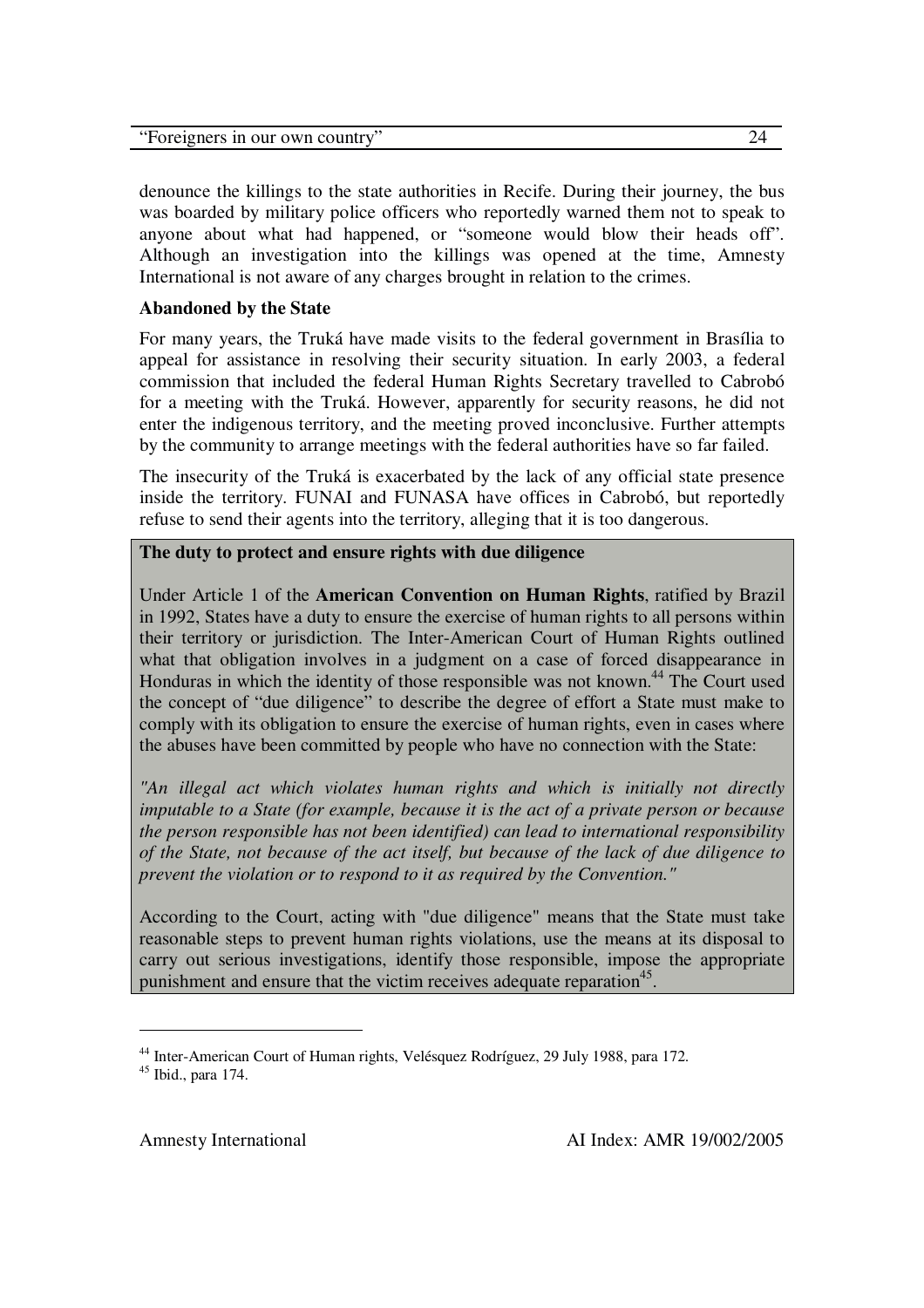#### **5. Conclusion**

In 2005, indigenous peoples in Brazil face an uncertain future. Amnesty International has found that while there have been some advances in respect for their rights, considerable numbers of Indians still suffer as a result of discrimination, violent attacks, killings and impunity. In addition to this, those denied access to their land are trapped by destitution and chronic poverty. In situations where their land is legally demarcated, very often the State is failing to provide them with protection.

Indigenous peoples appear to be low on the list of priorities for an administration that is attempting to juggle many competing demands. As a result, they are increasingly vulnerable in a climate where the threat of violence is ever present. The considerable advances they have made since the 1988 constitution are in danger of being lost. A powerful and increasingly vociferous lobby is calling for a reduction in their rights. Coupled with the failure of successive governments to implement a coherent strategy for ensuring recognition and protection of their rights, their safety and even their survival, is at risk.

It is essential that the federal government fulfil its electoral promises and meet its international obligations. Without a strong strategic commitment by the authorities to guaranteeing Indian safety, resolving land disputes and ratifying outstanding claims to land, further violence and steps backward appear inevitable.

#### **6. Recommendations**

#### **General**

The Brazilian Government must give urgent priority to setting out clear policies and specific strategies for tackling the persistent human rights issues and land problems that affect Brazil's indigenous population, in line with its international and constitutional obligations, and as set out by its electoral manifesto document *Commitment to the Indigenous Peoples of Brazil.* These must be developed in full consultation with the indigenous movement, as prescribed in international law by the ILO Indigenous and Tribal Peoples Convention 169. Priority should be given to a full review of the structure, resources and functions of FUNAI.

#### **Justice**

All cases of violent attacks and other human rights abuses against members of indigenous communities should be thoroughly investigated and those responsible brought to justice. No impunity in law or practice should be permitted, in line with the Brazilian Government's commitments under the American Convention on Human Rights and other international standards. Collusion between law enforcement officials and private parties instigating or perpetrating abuses should be fully investigated. The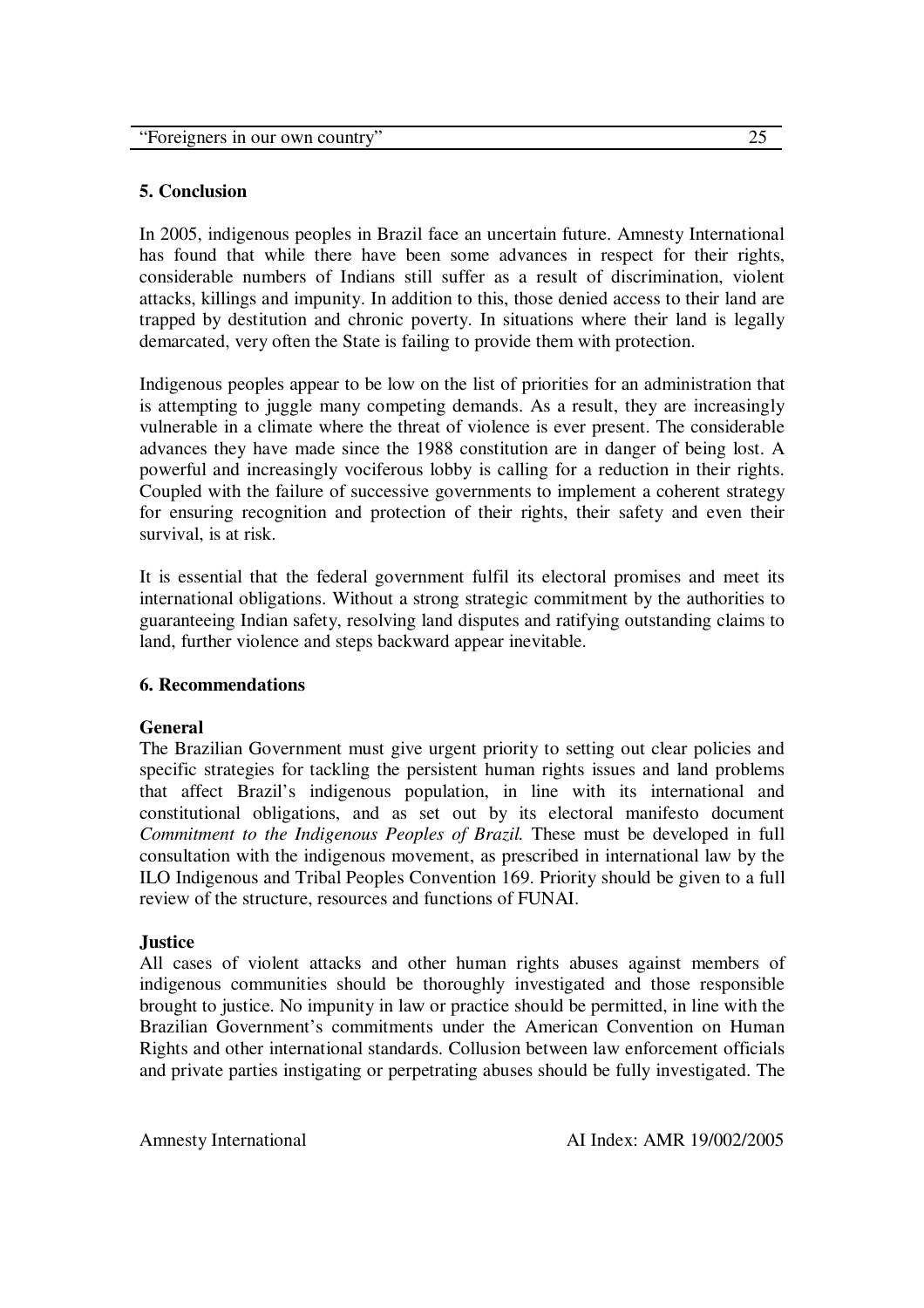| "Foreigners in our own country" |  |
|---------------------------------|--|
|                                 |  |

Brazilian government must ensure that justice is equally available to all those living within its borders, irrespective of ethnic origin or the remoteness of the areas in which they live.

#### **Protection**

The Brazilian Government should uphold the principle enshrined in Article 18 of the ILO Indigenous and Tribal Peoples Convention 169, in efforts to prevent abuses against indigenous peoples in the context of land or resources disputes: "Adequate penalties shall be established by law for unauthorised intrusion upon, or use of the lands of the peoples concerned, and governments shall take measures to prevent such offences". The authorities should take steps to ensure that the elaboration and implementation of all indigenous security and protection schemes is undertaken in full consultation with the community at risk. The Brazilian government should ensure that any private bodies or individuals, such as commercial enterprises, which have contact with Indians, fully respect their human rights. If abuses do occur, the authorities should ensure that they are promptly investigated and the perpetrators brought to justice. As newly contacted or isolated indigenous groups are particularly vulnerable, special care must be taken to protect them against human rights abuses.

#### **Resolution of Land Disputes**

The speedy and just resolution of unresolved indigenous land claims could have a major impact on reducing levels of poverty, violence and other abuses against indigenous peoples. This matter should be given immediate priority by the Brazilian Government, in line with its constitutional obligations, international law, public statements and commitments made in the government's own *Commitment to the Indigenous Peoples of Brazil*. Special consideration should be given to recommendations made in relevant rulings of the Inter-American Court of Human Rights, such as the Awas-Tingni v Nicaragua decision, and by bodies such as the United Nations Committee on the Elimination of Racial Discrimination.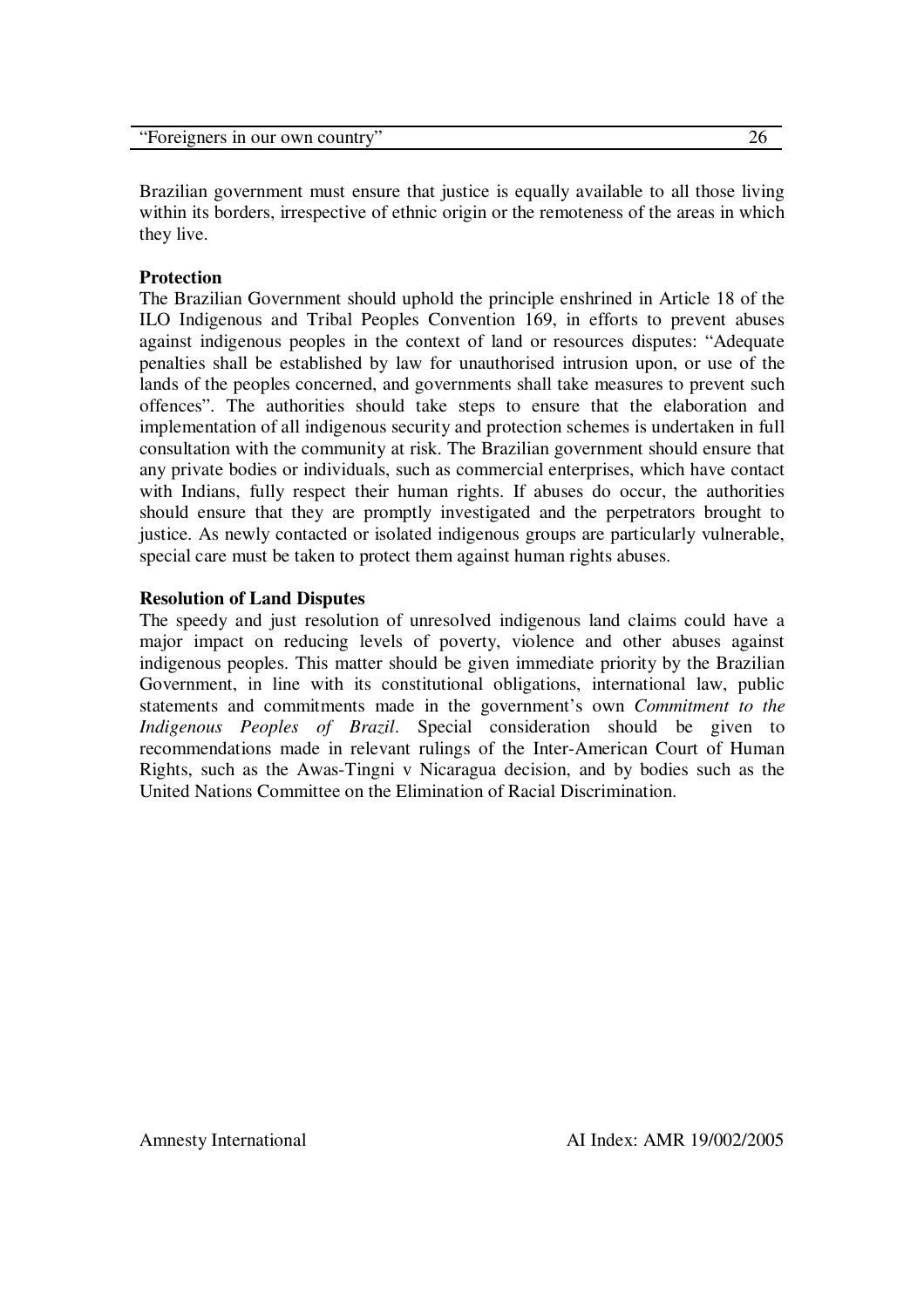#### **APPENDIX I**

#### **Excerpts from the Constitution of the Federative Republic of Brazil, 1988** 46 .

Chapter VIII - Indians

**Article 231.** Indians shall have their social organization, customs, languages, creeds and traditions recognized, as well as their original rights to the lands they traditionally occupy, it being incumbent upon the Union to demarcate them, protect and ensure respect for all of their property.

Paragraph 1 – Lands traditionally occupied by Indians are those on which they live on a permanent basis, those used for their productive qualities, those indispensable to the preservation of the environmental resources necessary for their well-being and for their physical and cultural reproduction, according to their uses, customs and traditions.

Paragraph 2 – The lands traditionally occupied by Indians are intended for their permanent possession and they shall have the exclusive usufruct of the riches of the soil, the rivers and the lakes existing therein.

Paragraph 4 – The lands referred to in this article are inalienable and indisposable and the rights thereto are not subject to limitation.

**Article 232.** The Indians, their communities and organizations have standing under the law to sue to defend their rights and interests, the Public Prosecution intervening in all the procedural acts.

<sup>46</sup> Constitution of the Federative Republic of Brazil, 1988. Translated and Revised Edition – Brasília, Senado Federal, Subsecretaria de Edições Técnicas, 1997.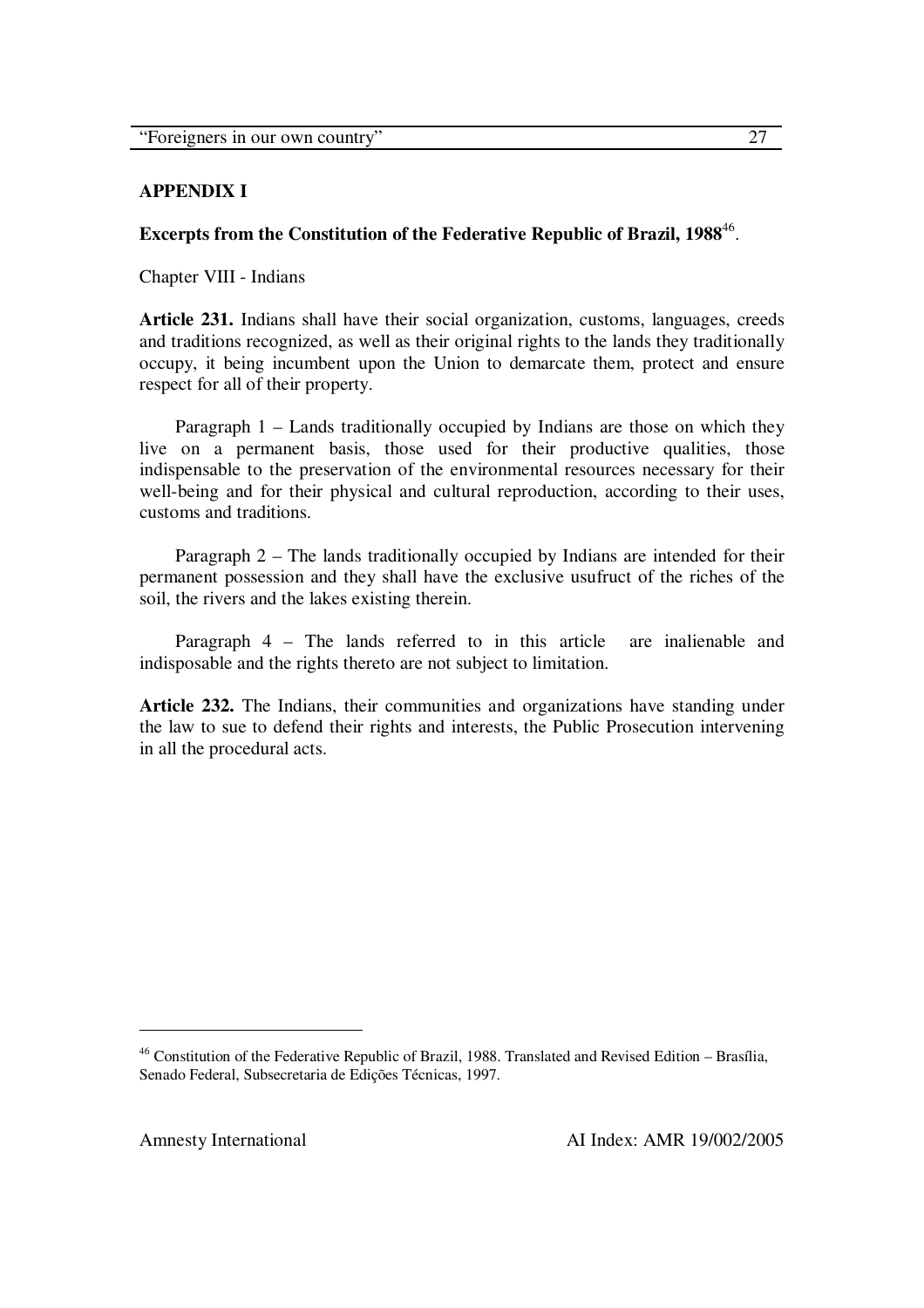#### **APPENDIX II**

#### **Convention (No. 169) concerning Indigenous and Tribal Peoples in Independent Countries**

Article 6

- 1. In applying the provisions of this Convention, governments shall:
- (a) Consult the peoples concerned, through appropriate procedures and in particular through their representative institutions, whenever consideration is being given to legislative or administrative measures which may affect them directly;
- (b) Establish means by which these peoples can freely participate, to at least the same extent as other sectors of the population, at all levels of decision-making in elective institutions and administrative and other bodies responsible for policies and programmes which concern them;
- (c) Establish means for the full development of these peoples' own institutions and initiatives, and in appropriate cases provide the resources necessary for this purpose.
- 2. The consultations carried out in application of this Convention shall be undertaken, in good faith and in a form appropriate to the circumstances, with the objective of achieving agreement or consent to the proposed measures.

Article 14

- 1. The rights of ownership and possession of the peoples concerned over the lands which they traditionally occupy shall be recognised. In addition, measures shall be taken in appropriate cases to safeguard the right of the peoples concerned to use lands not exclusively occupied by them, but to which they have traditionally had access for their subsistence and traditional activities. Particular attention shall be paid to the situation of nomadic peoples and shifting cultivators in this respect.
- 2. Governments shall take steps as necessary to identify the lands which the peoples concerned traditionally occupy, and to guarantee effective protection of their rights of ownership and possession.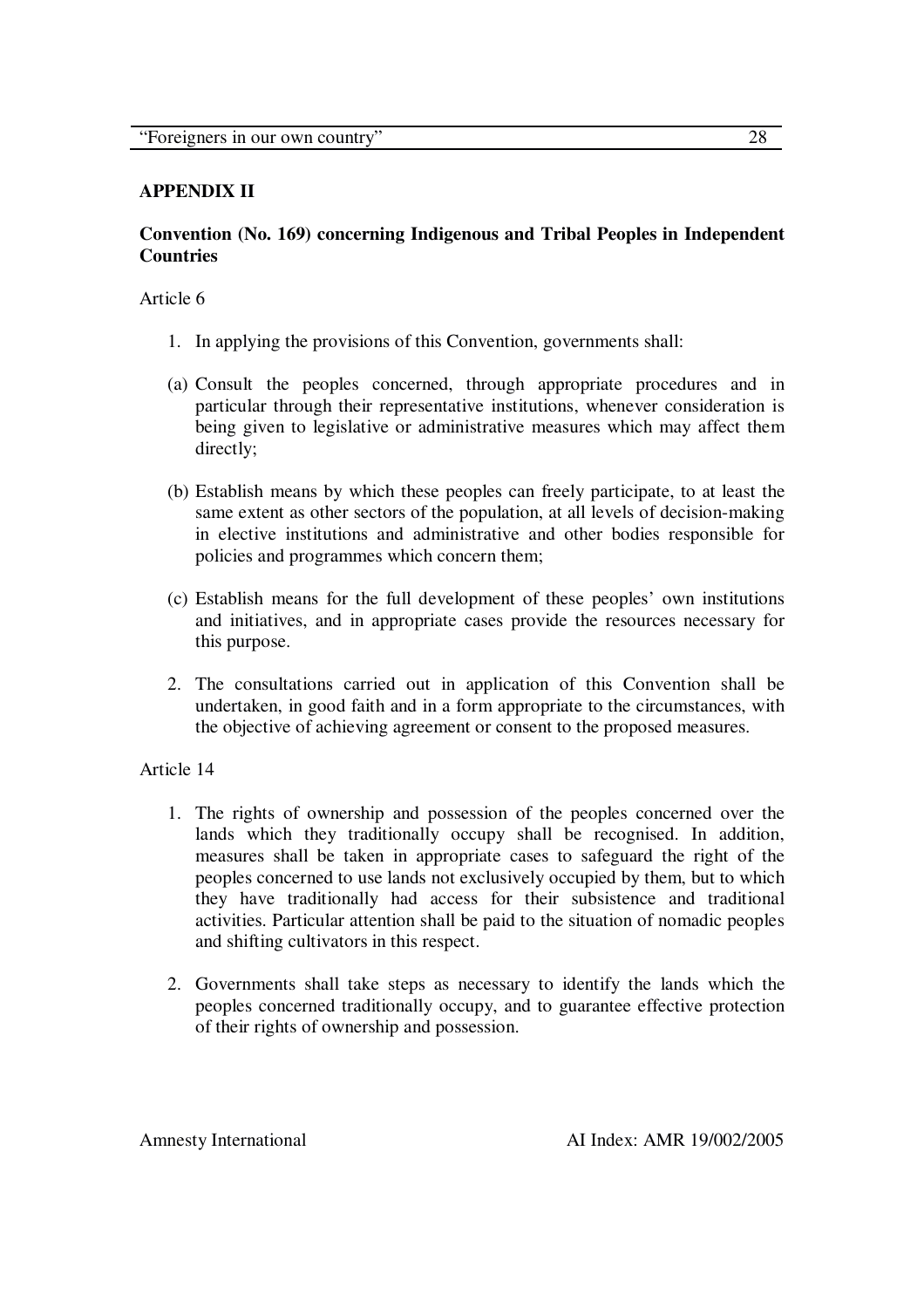3. Adequate procedures shall be established within the national legal system to resolve land claims by the peoples concerned.

#### Article 18

Adequate penalties shall be established by law for unauthorised intrusion upon, or use of, the lands of the peoples concerned, and governments shall take measures to prevent such offences.

Amnesty International AI Index: AMR 19/002/2005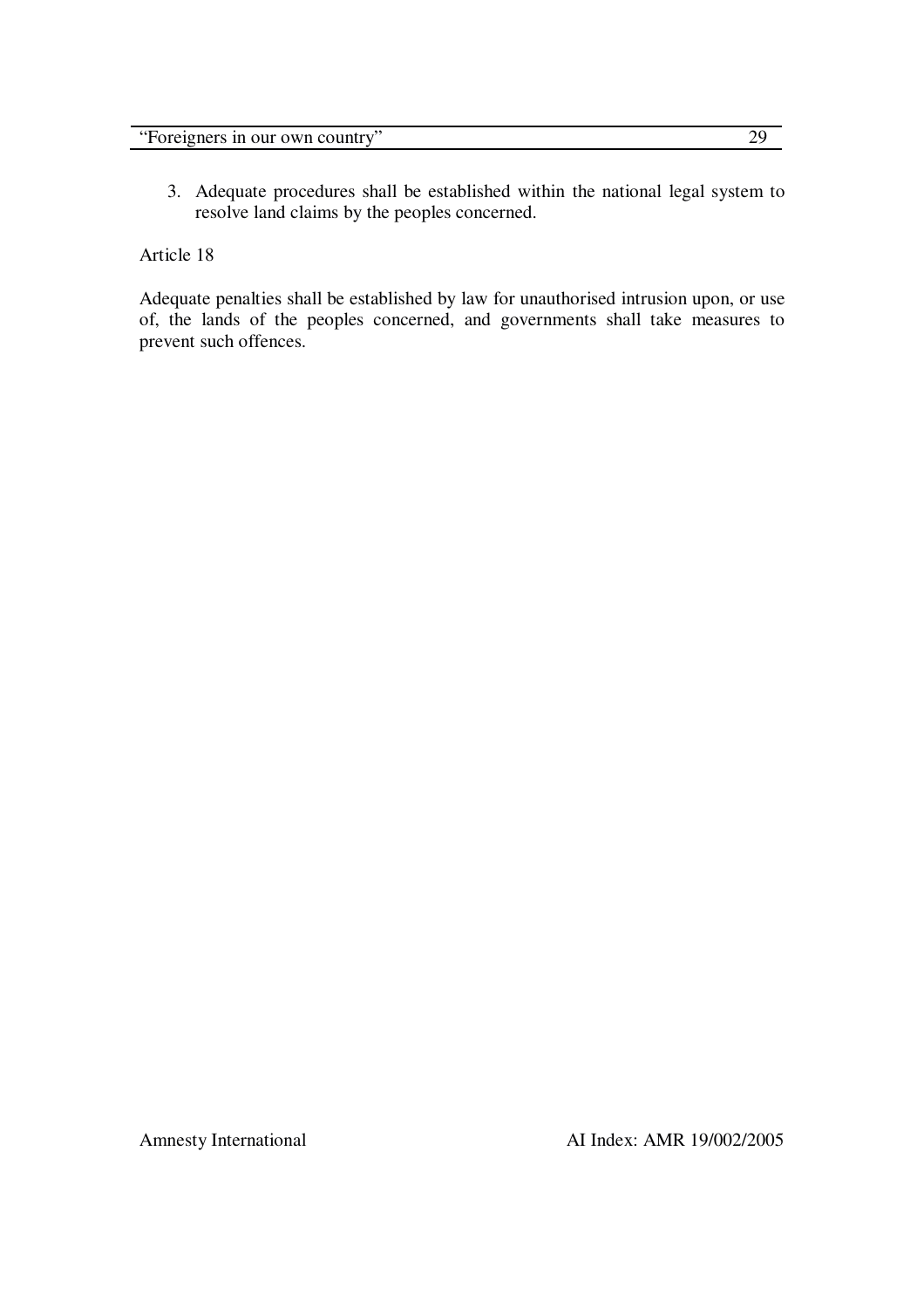#### **APPENDIX III**

**Excerpts from the** *Commitment to the Indigenous Peoples of Brazil***. Plan for Government 2002, Coalition Lula for President. (Amnesty International's translation).**

#### *3. A NEW PROGRAM AND GUIDELINES FOR A DEMOCRATIC POLICY*

The complexity and importance of the indigenous question in Brazil requires the adoption of a combination of democratic methods and political coherence. To listen to the people who are of paramount importance and who have the greatest interest in this matter – the Indigenous Peoples themselves – requires time and a firmly pluralist attitude. It is therefore crucial to promote a wide-ranging debate on the issues and proposals for guidelines, if we are going to build an inclusive process, in which Indigenous Peoples and other interested parties can develop and consolidate mature and fully democratic foundations for a new Brazilian policy on indigenous peoples.

(…) Before that, however, and despite the preliminary nature of this document, we can list some guidelines that have been formulated on the basis of the experience of the indigenous movement and of experts committed to the indigenous cause in this country. It is necessary to:

• Along with the indigenous communities, experts in this field and political groups with a genuine interest, define a clear, democratic, objective, coherent policy on indigenous peoples that promotes respect for and provides full guarantees for the land rights and right to self-determination of indigenous peoples.

• Tenaciously fight impunity in the case of crimes against Indians, their communities and ethnic identity.

• Work with the National Congress for modern legal protection (a new Statute) that is coherent with a just, democratic and pluralist policy on indigenous peoples. Eliminate political, legal, ideological and bureaucratic obstacles to the demarcation of indigenous lands and block specific legislative initiatives (for example, the bill on mining in indigenous areas) that aim to neutralize or combat mechanisms in the new Statute.

• Promote respect for and strengthen measures to protect isolated indigenous populations.

• Organise a special emergency program by the government agency for indigenous peoples, to demarcate, ratify and register all current, undemarcated indigenous land;